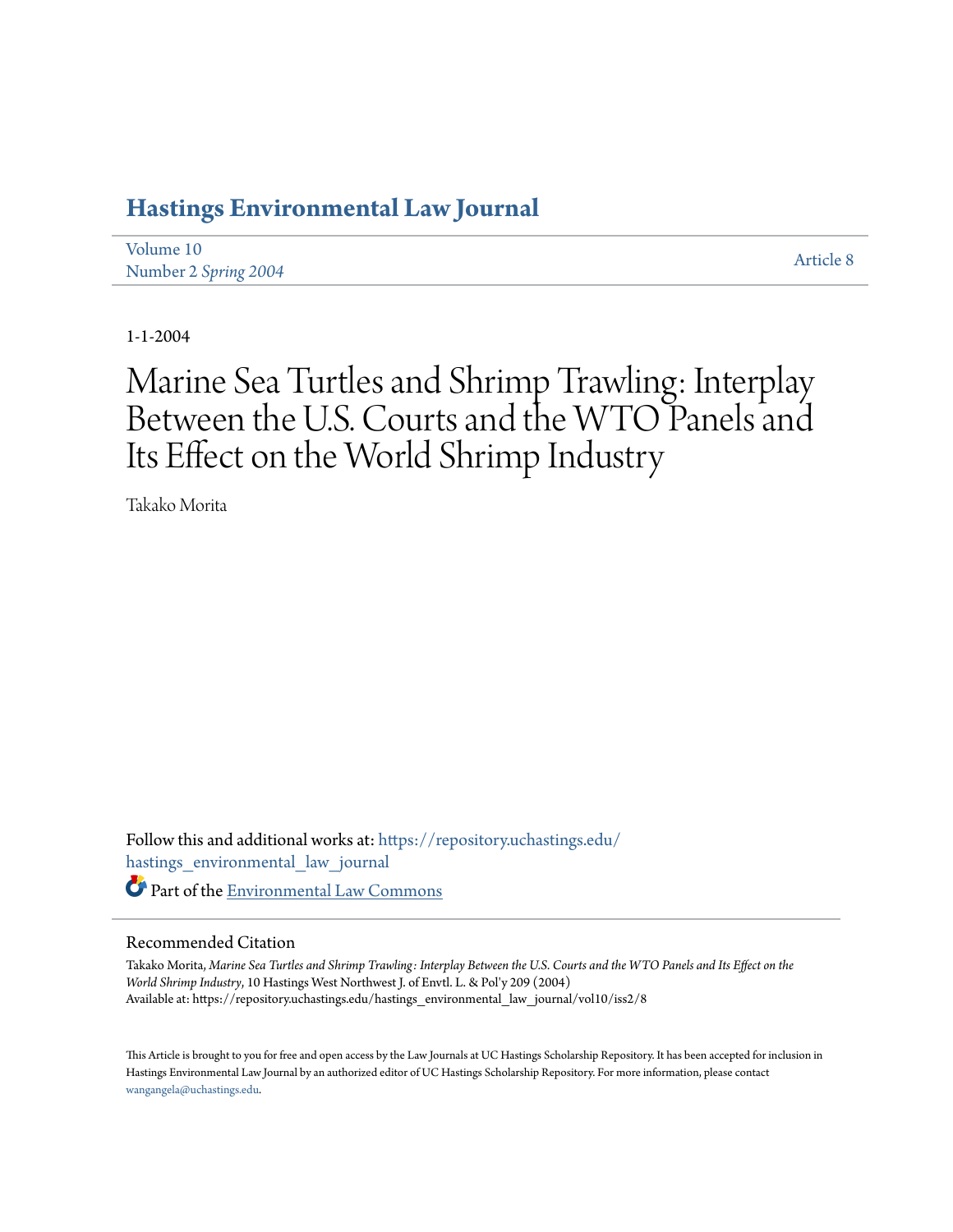**Marine Sea Turtles and Shrimp Trawling: Interplay Between the U.S. Courts and the WTO Panels and Its Effect on the World Shrimp Industry**

*By Takako Morita\**

#### **I. Introduction**

The United States is the world's largest consumer of shrimp and shrimp products. $\emptyset$  However, not so many of us consumers realize the implication of our voluminous appetite on the marine ecosystem. The incidental mortality from shrimp trawling is one of the most significant threats to sea turtles today. Every year, thousands of sea turtles worldwide die in shrimp fishing nets.<sup>1</sup> In an effort to curb the death toll on these endangered species, the U.S. National Marine Fisheries Service (the "NMFS") promulgated regulations in 1987 that required all American shrimp trawlers to use Turtle Excluder Devices ("TEDs"). Subsequently, Congress enacted a statute (Public Law No. 101-162, section 609 ("Section 609")) prohibiting importation of shrimp and shrimp products from those countries whose methods of harvesting adversely affect sea turtles. This statute attempts to promote protection of sea turtles world-

\* Takako Morita, Juris Doctor Candidate, May 2004, University of California, Hastings College of the Law.

Ø. GLOBEFISH, *Shrimp Market Report - February 2004*, *at* http://www.globefish.org/index.php?id =2060 (last visited Sept. 10, 2004).

1. Some estimate that as many as 200,000 to 300,000 turtles are killed as bycatch each year. ELIZABETH KEMF ET AL., WWF, MARINE TURTLES IN THE WILD 15 (2000), *available at* http://www.panda.org/ downloads/species/WWFturt2.pdf (last visited Aug. 10, 2004). WWF, an acronym for World Wildlife Fund and World Wide Fund for Nature, is now used as the name of the worldwide organization. WWF, *Who We Are*, at http://www.panda.org/ about wwf/who we are/index.cfm (last visited Aug. 10, 2004). Therefore, any of the various appellations of the organization are cited simply as WWF.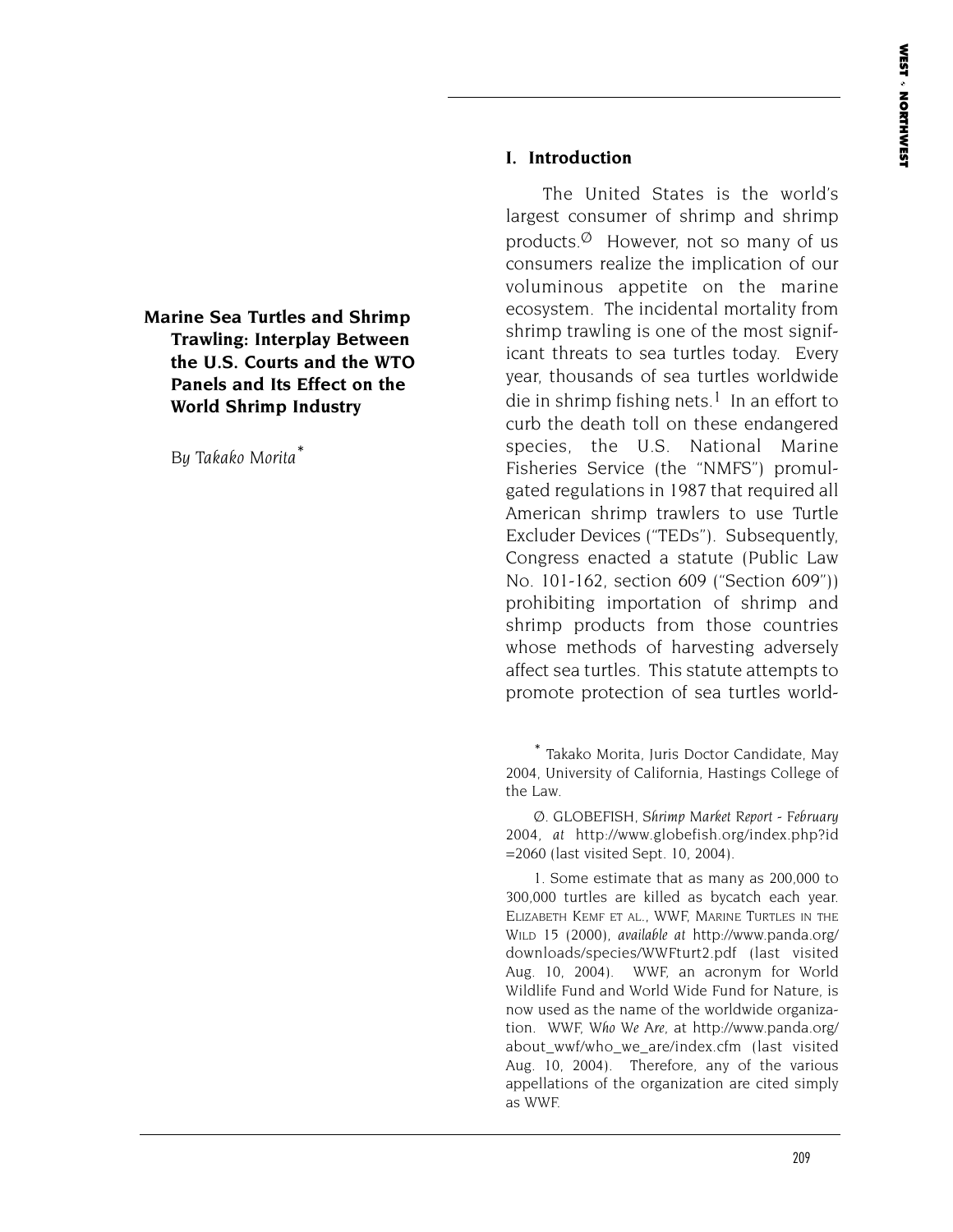wide by ensuring that all shrimp sold in the U.S. market<sup>2</sup> are harvested in a turtlefriendly manner. The interpretation of this seemingly simple law has been at the center of debate in at least 10 U.S. federal court cases and four World Trade Organization (the "WTO") panels.

Part II of this note provides background on how disputes on sea turtle protection and shrimp trade arose, and Part III analyzes significant domestic cases and the WTO panel decisions.

Part IV discusses recent developments since the WTO decision in the United States and Southeast Asia and suggestions for future approaches to bridging the gap between protection of sea turtles and economic activities of seafood production. The note ends with a conclusion in Part V.

#### **II. Factual and Legal Background**

#### **A. Sea Turtles: Endangered Species**

Seven species of sea turtles live and migrate in most parts of the world's oceans, and their populations have been critically threatened by anthropogenic

2. Imported shrimp constitutes approximately 80 percent of the U.S. shrimp market. David Balton, Setting the Record Straight on Sea Turtles and Shrimp, Remarks to the Eleventh Annual Judicial Conference of the U.S. Court of International Trade on Social Justice Litigation: The CIT and WTO (Dec. 7, 1999), *available at* http://www.state.gov/www/policy remarks/1999/991207 balton turtles.html (last visited Sept. 1, 2004).

3. WWF, *Marine Turtles, at* http://www.panda.org/ about wwf/what we do/species/what we do/ flagship species/marine turtles/index.cfm (last updated Jul. 16, 2004)*.* 

4. *Id*. Note that CITES controls trade in species and their body parts listed in the Appendices, but it does not regulate trade activities like the shrimping industry that affect the listed species.

causes. To analyze the implication of the unilateral measures taken by the U.S. government to protect these species, one must first understand the legal status and geographical distributions of each sea turtle species. All seven species of sea turtle are listed in Appendix I to the Convention on International Trade in Endangered Species of Wild Fauna and Flora ("CITES") as being threatened with extinction.<sup>3</sup> The 158 member nations of the CITES are prohibited from trading these turtle species or their parts.4 All species, except the Australian Flatback, are also listed in Appendices I and II of the Convention on Migratory Species of Wild Animals.<sup>5</sup>

The Kemp's Ridley (*Lepidochelys kempii)* is the most endangered sea turtle of all seven species.<sup>6</sup> Scientists estimate that only 2,500 nesting females are alive today.7 Unlike other sea turtle species, it has limited range and nests only along the coastline of the Gulf of Mexico. $8$  This turtle is particularly vulnerable to shrimp trawling because it feeds primarily in the shrimping grounds.9 It was first listed under the Endangered Species Act (the

5. WTO Dispute Settlement Reports on United States—Import Prohibition of Certain Shrimp and Shrimp Products, WT/DS58/R, ¶ 2.3 (May 15, 1998), *available at* http://docsonline.wto.org (via search function) (last visited Aug. 10, 2004)[hereinafter WTO 1998a].

6. SEA TURTLE RESTORATION PROJECT, SEA TURTLE FACT SHEET: KEMP'S RIDLEY (2003), *available at* http://www.seaturtles.org/pdf/Kemps.pdf (last visited Aug. 10, 2004).

7. *Id.*

8. WWF, *Kemp's Ridley Turtles: Introduction*, *at* http:// www.panda.org/about\_wwf/what\_we\_do/species/wh at we do/flagship species/marine turtles/kemps ri dley\_turtle/index.cfm/ (last updated Mar. 23, 2004).

9. KEMF ET AL., *supra* note 1, at 15.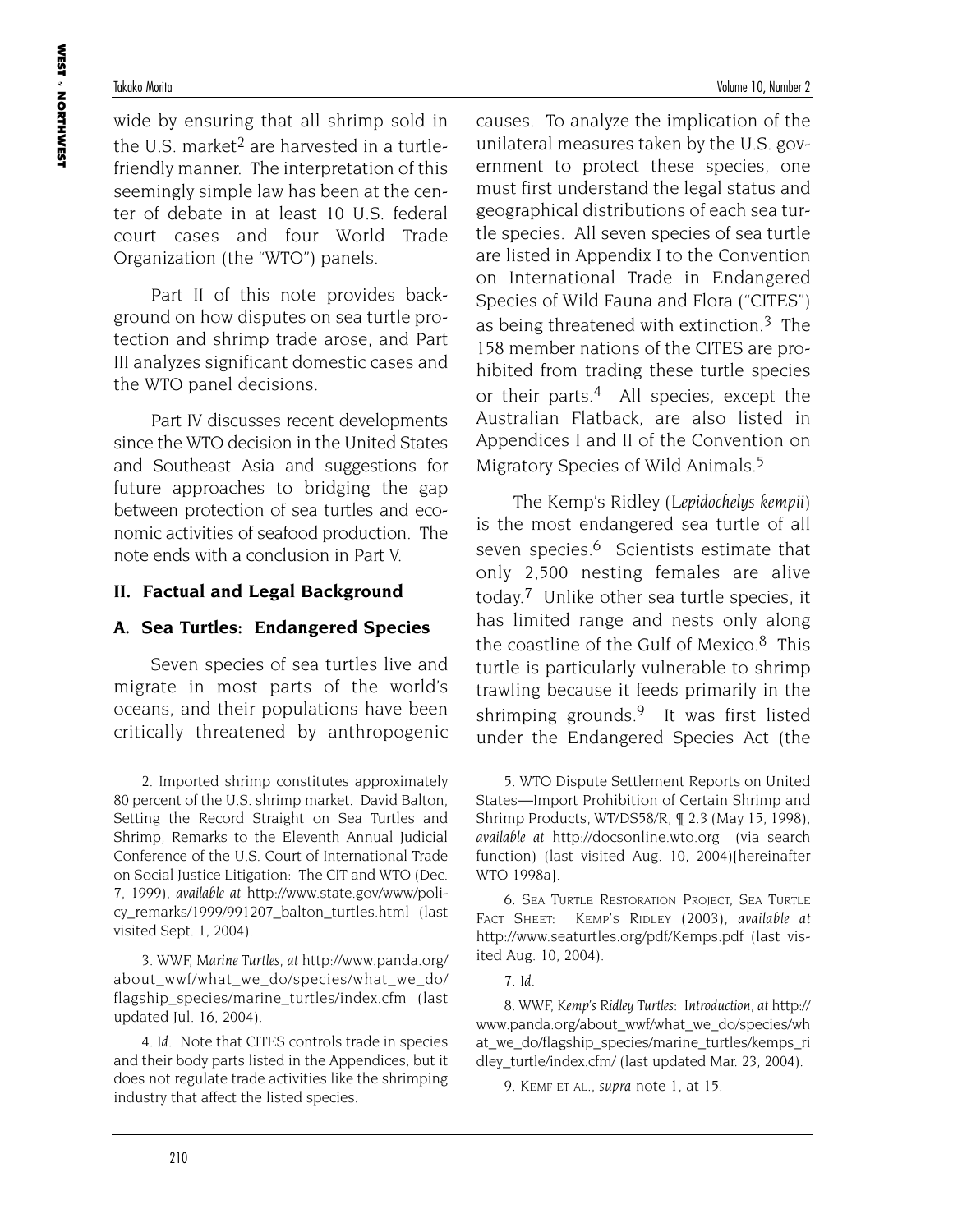Spring 2004 Marine Sea Turtles and Shrimp Trawling

"ESA")<sup>10</sup> on December 2, 1970, and it falls under the International Union for Conservation of Nature (the "IUCN") status category of critically endangered.

The Hawksbill turtle (*Eretmochelys imbricata)* is another critically endangered species on the IUCN Red List, and has been listed on the ESA as endangered since  $1970^{11}$  The Hawksbill turtle lives in the Caribbean Sea and the Atlantic, Pacific, and Indian oceans, and its nesting grounds are found in more than 60 countries and territories in the tropics.<sup>12</sup>

The Leatherback turtle (*Demachelys coriacea)*, the only sea turtle without a shell, has faced local extinction threat in some parts of the world. In particular, the Leatherback populations in the Pacific and the Indian oceans have precipitously declined over the past four decades. In a Malaysian nesting colony, for example, the Leatherback population fell from 3,000 females in 1968 to only two in 1993.13 Similar loss in population has occurred in Indonesia, Sri Lanka, Thailand, Mexico, and Costa Rica.

10. 16 U.S.C. § 1531 (1994). Under the ESA and its implementing regulations, taking—including incidental take—of endangered and threatened species, such as sea turtles, is prohibited within the United States, and its territorial and high seas without prior authorization by the Secretary of Commerce or Interior.

11. SEA TURTLE RESTORATION PROJECT, SEA TURTLE FACT SHEET: HAWKSBILL (2003), *available at* http:// www.seaturtles.org/pdf/hawksbill.pdf (last visited Aug. 10, 2004).

12. *Id.*

13. WWF, *Leatherback Turtles: Population*, *at* http://www.panda.org/about\_wwf/what\_we\_do/spe cies/what\_we\_do/flagship\_species/marine\_turtles/ leatherback\_turtle/population.cfm (last updated Mar. 23, 2004).

According to WWF<sup>14</sup> studies, female Leatherbacks in the eastern Pacific regions dropped from 4,638 in 1996 to 1,690 in 2000, making the Pacific Leatherback population the world's most endangered sea turtle population.15 Due primarily to strong protection measures taken, Leatherbacks in South Africa, Trinidad and Tobago, Guyana, Suriname, and St. Croix have seen an increase in the nesting population. However, the world population has declined to the point that it was reclassified as critically endangered in 2000 by the IUCN.<sup>16</sup> In the United States, the Leatherback was listed as endangered under the ESA on June 2, 1970.17

The Green turtle (*Chelonia mydas)* has a broad geographical distribution and is found near 139 countries in tropical and subtropical waters.<sup>18</sup> The Green turtle's important nesting and feeding grounds are found along the coasts of Africa, India, Southeast Asia, and Australia.<sup>19</sup> On July 28, 1978, it was listed on the ESA as endangered in Florida and the Pacific coast of Mexico and as threatened every-

14. *See supra* note 1.

17. SEA TURTLE RESTORATION PROJECT, SEA TURTLE FACT SHEET: LEATHERBACK 1 (2003), *available at* http:// www.seaturtles.org/pdf/ACF82B.pdf (last visited Aug. 10, 2004).

18. SEA TURTLE RESTORATION PROJECT, SEA TURTLE FACT SHEET: GREEN SEA TURTLE 1 (2003), *available at* http://www.seaturtles.org/pdf/Green.pdf (last visited Aug. 10, 2004) [hereinafter FACT SHEET: GREEN SEA TURTLE].

19. WWF, *Green Turtles: Distribution*, *at* http:// www.panda.org/about\_wwf/what\_we\_do/species/w hat\_we\_do/flagship\_species/marine\_turtles/green\_ turtle/distribution.cfm (last updated Mar. 23, 2004).

<sup>15.</sup> *Id*.

<sup>16.</sup> *Id.*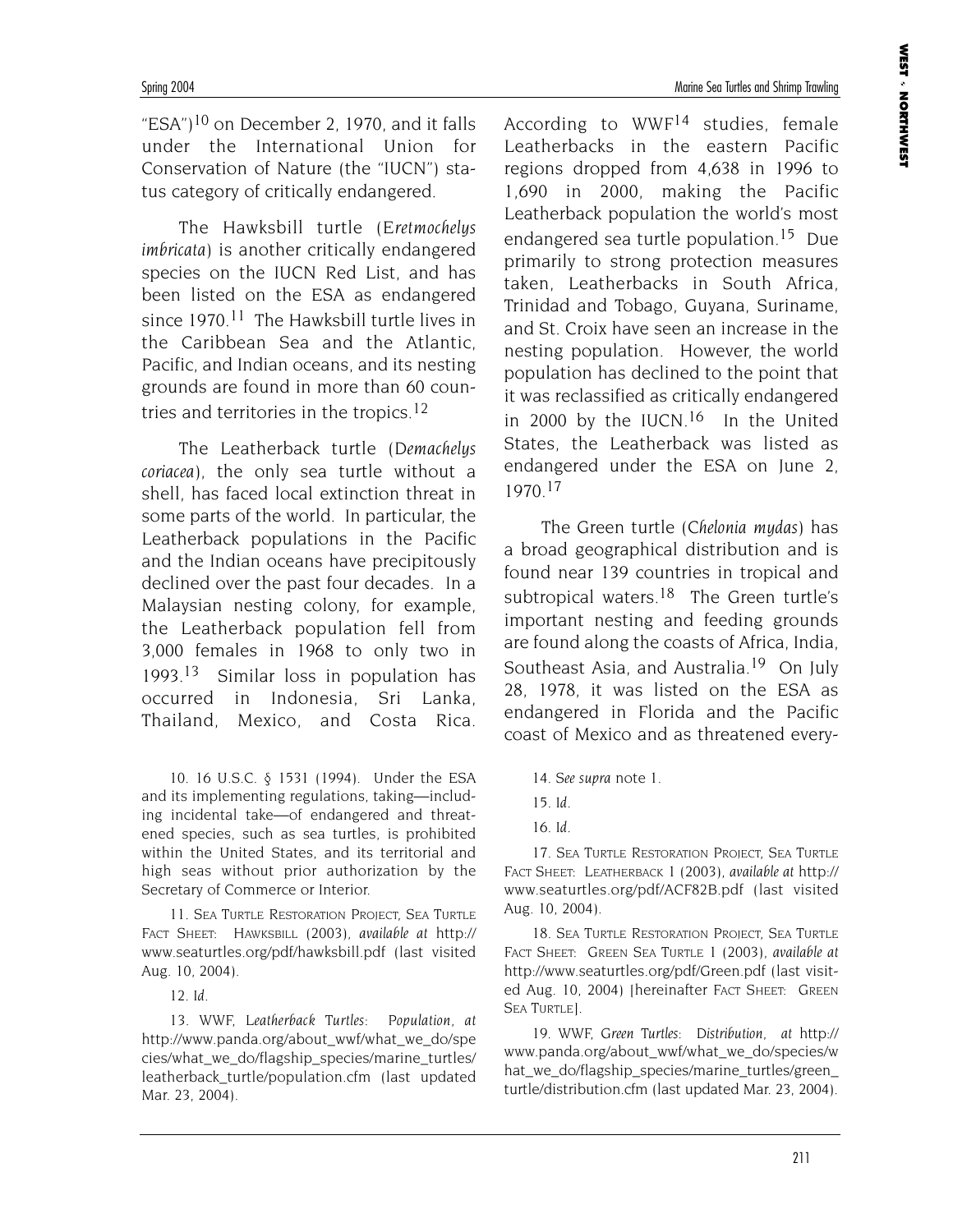where else.<sup>20</sup> The Green turtle falls under the IUCN category of endangered species, but its Mediterranean population is regarded as critically endangered.<sup>21</sup>

The Loggerhead turtle (*Caretta caretta*) was listed as threatened on June 2, 1970, under the ESA.22 The Loggerhead is highly migratory and found in around 50 countries in subtropical and temperate regions.23 Because Loggerhead meat is less in demand and its shell is less prized in the market compared to that of other sea turtles, it faces less threat from direct human harvest and consumption. However, the Loggerhead suffers considerably from fisheries by-catch. The WWF estimates that before TEDs were introduced approximately 50,000 Loggerheads drowned in shrimp nets in the Gulf of Mexico and the Atlantic Oceans.<sup>24</sup> Loggerheads are listed as endangered on the IUCN list.25

The Olive Ridley (*Lepidochelys olivacea)* is the most abundant of all the endangered sea turtle species. Unfortunately, however, its population has yet to recover from centuries of massive slaughter for its meat and leather by humans,26 and thus it

20. FACT SHEET: GREEN SEA TURTLE, *supra* note 17, at 1.

21. WWF, *Green Turtles: Introduction*, *at* http:// www.panda.org/about\_wwf/what\_we\_do/species/w hat\_we\_do/flagship\_species/marine\_turtles/green \_turtle/index.cfm (last updated Mar. 23, 2004).

22. SEA TURTLE RESTORATION PROJECT, SEA TURTLE FACT SHEET: LOGGERHEAD (2003), *available at* http://seaturtles.org/pdf/Logger.pdf (last visited Aug. 10, 2004).

23. *See* WWF, *Loggerhead Turtles: Distribution, at* http://www.panda.org/about\_wwf/what\_we\_do/spe cies/what\_we\_do/flagship\_species/marine\_turtles/ loggerhead\_turtle/distribution.cfm (last updated Mar. 23, 2004).

is still listed as critically endangered on the IUCN list.27 These sea turtles feed primarily on shrimp, jellyfish, crabs, and snails, so they face great threats from shrimp trawlers. Olive Ridleys are found mainly on the north coast of South America, on the coasts of West Africa, Australia, and Southeast Asia, and in the Indian Ocean.28

The Flatback turtle (*Natator depressus)* is a threatened species, and is found only around the northern half of Australia and southern parts of Indonesia and Papua New Guinea.29 Neither Olive Ridley nor Flatback turtles are listed on the ESA because they are not found off the coast of the United States. Since the United States lacks jurisdiction, these two species are not covered under Section 609, the statute at issue in this Note.

#### **B. Shrimp Trawlers and Sea Turtles**

All seven species of sea turtles have been adversely affected by human activities. Some of these threats include consumption of turtle meat and eggs, use of turtle shells for jewelry and trinkets, and destruction of nesting beaches. The most significant threat, however, comes from

26. WWF, *Olive Ridley Turtles: Threats*, *at* http:// www.panda.org/about\_wwf/what\_we\_do/species/ what we do/flagship species/marine turtles/ olive\_ridley\_turtle/threats.cfm (last updated Mar. 23, 2004).

27. *Id.*

28. WWF, *Olive Ridley Turtles: Population & Distribution*, *at* http://www.panda.org/about\_wwf/ what\_we\_do/species/what\_we\_do/flagship\_specie s/marine\_turtles/olive\_ridley\_turtle/population\_di stribution.cfm (last updated Mar. 23, 2004).

29. KEMF ET AL., *supra* note 1, at 12.

<sup>24.</sup> *Id.*

<sup>25.</sup> *Id.*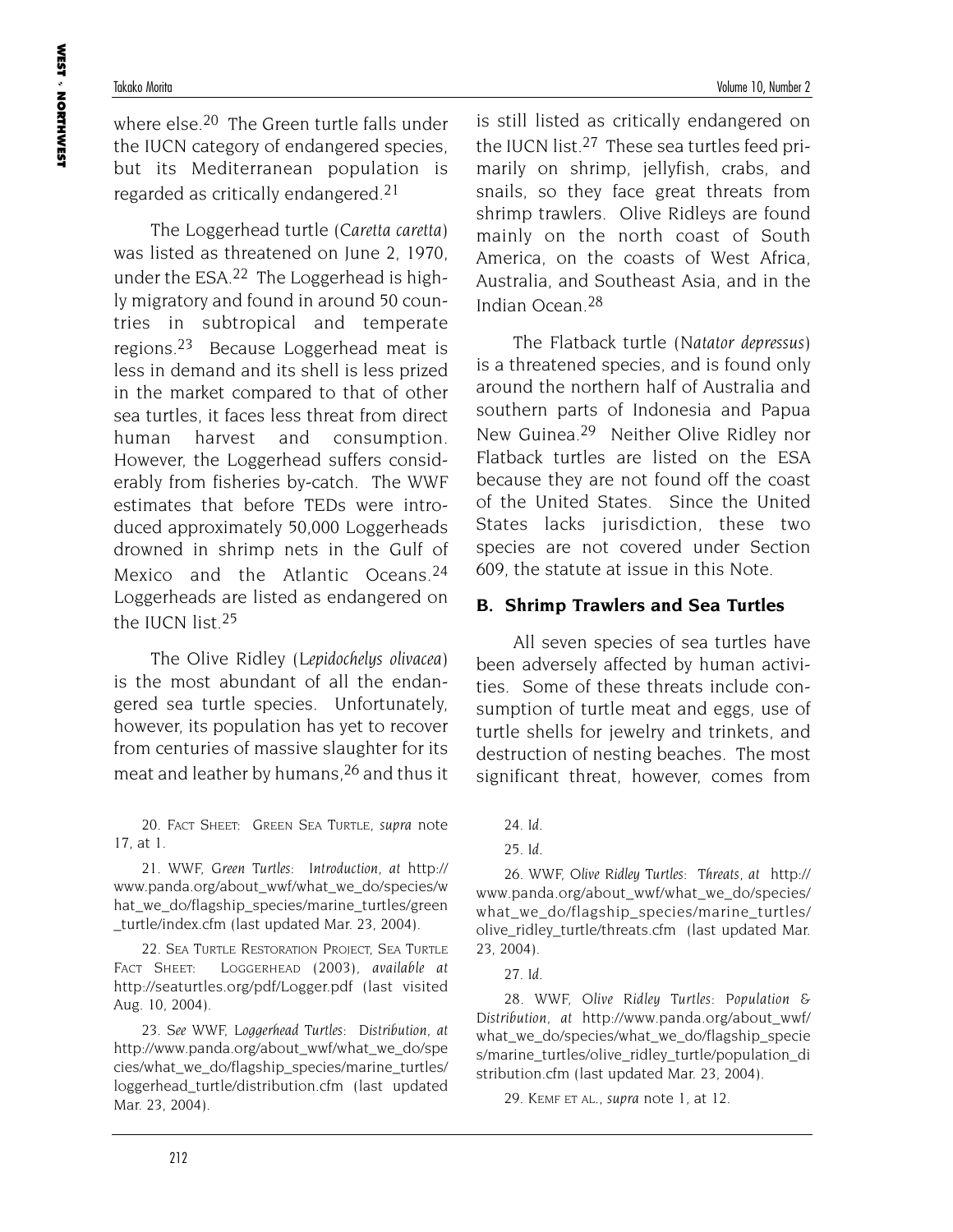incidental capture and drowning of sea turtles in shrimp nets. $30\,$  By 1979, many countries participating at the World Conference on Sea Turtle Conservation had identified shrimp trawls as a major source of sea turtle mortality in their countries.31 Shrimp trawling occurs in tropical and subtropical coastal waters where sea turtles are often found.<sup>32</sup> Sea turtles are air-breathing reptiles, so those turtles caught in submerged trawl nets often drown before shrimpers pull the nets out of the water. In 1981, to reduce turtle mortality from shrimp trawling, the NMFS invented a specially designed net with a grid of metal bars with an escape door, called TEDs. These devices allow large marine creatures, like turtles and sharks, to escape from trawl nets through an opening, while keeping shrimp in the net.33 According to the Turtle Island, an estimated 100,000 turtles had been captured annually worldwide before several

30. WTO 1998a, *supra* note 5, ¶ 2.5. The panel cited a study conducted by the National Academy of Sciences in the Gulf of Mexico and the Atlantic Ocean to conclude that incidental capture and drowning by shrimp trawlers constituted the most significant cause of sea turtle mortality.

31. Deborah Crouse, *Guest Editorial: The WTO Shrimp/Turtle Case*, MARINE TURTLE NEWSLETTER , Jan. 1999, at 1, *available at* http://www.seaturtle.org/mtn/ PDF/MTN83.pdf (last visited Sept. 1, 2004).

32. Sanford Gaines, *The WTO's Reading of the GATT Article XX Chapeau: A Disguised Restriction on Environmental Measures*, 22 U. PA. J. INT'L ECON. L. 739, 762 (2001).

33. Nat'l Marine Fisheries Service, *Turtle Excluder Devices*, *at* http://www.nmfs.noaa.gov/prot\_res/PR3/ Turtles/TEDS.html (last visited Aug. 10, 2004).

34. SEA TURTLE RESTORATION PROJECT, QUESTIONS & ANSWERS (Apr. 2002), *available at* http://www.seaturtles.org/pdf/Q&A.pdf (last visited Aug. 10, 2004).

35. Center for Int'l Envt'l L., et al.'s Amicus Brief to the Appellate Body on United States—Import Prohibition of Certain Shrimp and Shrimp Products at

countries adopted the use of TEDs.<sup>34</sup> Every year since the mid-1980s, the NMFS has tested new and existing TED designs and has shown that TEDs can reduce turtle mortality from shrimping by 97 percent and finfish and other by-catch by 50 pecent to 60 percent with minimal loss of shrimp.<sup>35</sup> TEDs also save fuel and lower costs of fishing operations by reducing net drags.36 The cost of installing TEDs ranges from \$50 to \$400 for each shrimp net.37 As of February 2002, the NMFS, together with the State Department, had helped 40 shrimp supplying nations<sup>38</sup> to develop comparable TED programs.39

#### **C. Section 609**

The NMFS' efforts during the early 1980s to distribute and encourage shrimp fishers to voluntarily adopt the use of TEDs could not achieve the intended result.40 On June 29, 1987, pursuant to the ESA, the Department of Commerce

7, WTO Case No. 58 and 61 (1998), *available at* http://ciel.org/Publications/shrimpturtlebrief.pdf (last visited Sept. 1, 2004) [hereinafter Amicus Brief].

36. *Id.* at 9.

37. The Trade and Environment Database, *TED Case Studies: Asia - US Turtle Dispute,* § 2 *at* http:// www.american.edu/TED/shrimp3.htm (last visited Aug. 17, 2004).

38. These include the two WTO complainants, India and Thailand.

39. Gaines, *supra* note 31, at 764-65. The U.S. legislation and implementing regulations emphasized the use of TEDs because other measures to protect sea turtles, such as protection of nesting beaches or bans on the harvest of sea turtle eggs and shells, had proven ineffective in protecting juvenile and adult sea turtles. The United States explained before the WTO panel in 1998 that of the then existing available measures to protect sea turtles, only the use of TEDs could effectively protect large juvenile and adult turtles. WTO 1998a, *supra* note 5, ¶ 3.19.

40. 52 Fed. Reg. 24,244 (June 29, 1987).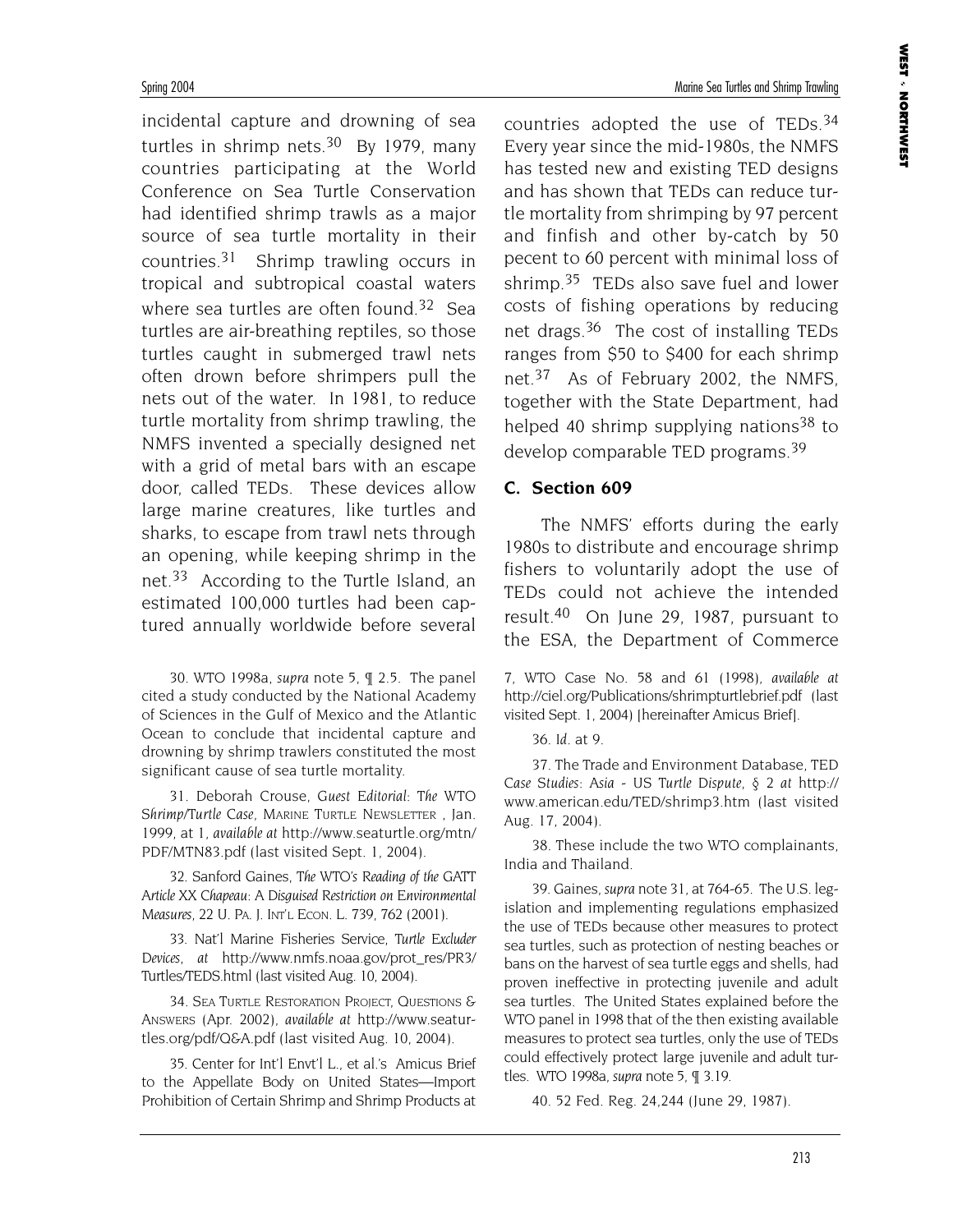promulgated regulations requiring all large U.S. shrimp trawlers operating in areas where there is a likelihood of incidentally capturing sea turtles to use TEDs, and requiring smaller trawlers to either use TEDs or reduce tow time of the trawl net.41 These regulations received mixed responses. On the one hand, U.S. shrimp industry representatives were concerned about the unfair advantages given to shrimp trawlers participating in the lucrative U.S. shrimp market that are from exporting nations that do not required the use of TEDs.<sup>42</sup> On the other hand, scientists and environmentalists warned that given the highly migratory characteristic of sea turtles, the U.S. measures by themselves would be insufficient to effectively protect sea turtle populations world-

41. *Id*; *see also* 50 C.F.R. §§ 223.206, 223.207 (2001). These regulations protect five species of sea turtles living in the area of concern: Loggerhead, Kemp's Ridley, Green, Leatherback, and Hawksbill.

42. *See* Crouse, *supra* note 30.

43. In addition, if U.S. shrimpers have to compete with foreign shrimpers whose governments do not require TEDs, there is a great incentive or temptation not to use TEDs on the part of the U.S. shrimpers to remain competitive in the shrimp market.

44. Section 609 is also known as the Turtle-Shrimp Law, and was codified as a note (Conservation of Sea Turtles; Importation of Shrimp) to 16 U.S.C.  $\S$  1537, a section in the ESA addressing international cooperation. Relevant provisions of Section 609 include:

(a) The Secretary of State, in consultation with the Secretary of Commerce, shall, with respect to those species of sea turtles the conservation of which is the subject of regulations promulgated by the Secretary of Commerce on June 29, 1987 — ...

(2) initiate negotiations as soon as possible with all foreign governments which are engaged in, or which have persons or companies engaged in, commercial fishing operations which, as determined by the Secretary ofCommerce, may affect adversely such species of sea turtles, for the purpose of entering wide.<sup>43</sup> Consequently, the shrimp industry and environmentalists formed a coalition to support the unilateral import prohibition proposed in Section 609, which was passed on November 21, 1989 by Congress as a rider to the Department of Commerce annual appropriations bill. Section 609 requires all wild shrimp and shrimp products imported into the United States be harvested by trawlers with TEDs or similar methods of achieving comparable level of sea turtle protection.<sup>44</sup> Therefore, to avoid a trade embargo, shrimp harvesting nations needed to either be certified by the Department of State or show that their shrimp-fishing environment does not pose a threat to sea turtles. Section 609 also directed the Secretary of State to initiate negotiations

into bilateral and multilateral treaties with suchcountries to protect such species of sea turtles; . . .

(5) . . . . provide to the Congress by not later than one year after the date of enactment of this section – (A) a list of each nation which conducts commercial shrimp fishing operations within the geographic range of distribution of such sea turtles; (B) a list of each nation which conducts commercial shrimp fishing operations w213hich may affect adversely such species of sea turtles; and (C) a full report on —

(i) the results of his efforts under this section; and

(ii) the status of measures taken by each nation listed pursuant to paragraph (A) or (B) to protect and conserve such sea turtles.

(b)(1) In general. — The importation of shrimp or products from shrimp which have been harvested with commercial fishing technology which may affect adversely such species of sea turtles shall be prohibited not later than May 1, 1991, except [those shrimp or products that are certified by the President].

(2) Certification procedure. The ban on importation of shrimp or products from shrimp pursuant to paragraph (1) shall not apply if the President shall determine and certify to the Congress no later than May 1, 1991, and annually thereafter that-

(A) the government of the harvesting nation has provided documentary evidence of the adoption of a reg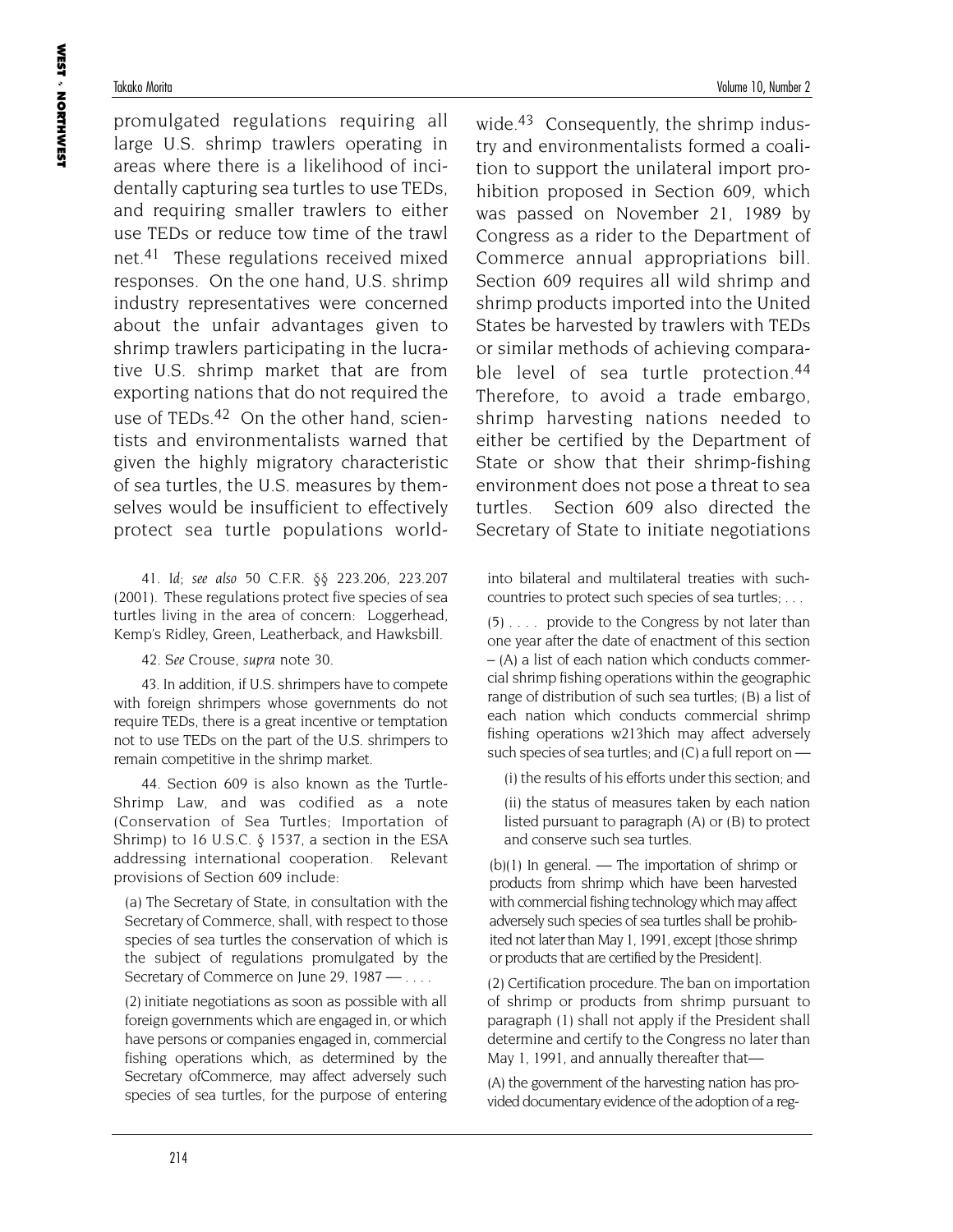Spring 2004 Marine Sea Turtles and Shrimp Trawling

with other nations for bilateral or multilateral agreements for the protection of sea turtles.45 These regulations became effective on May 1, 1990. As will be discussed below, because implementation of Section 609 has effects far beyond the United States territorial waters, the provision has been the subject of dispute since its enactment.

#### **III. Interpretation of Section 609: Domestic and International Battles**

### **A. The State Department's Efforts to Implement Section 609 and the Court of International Trade Decisions**

In 1991, the State Department issued guidelines interpreting Section 609 as applying only to shrimp shipments from the Wider Caribbean and Western Atlantic region, and requiring shrimp exporting nations in this region<sup>46</sup> to phase in the appropriate regulatory programs by 1994 to avoid an embargo on shrimp and shrimp products (the "1991 Guidelines").47 In February 1992, the Earth Island Institute ("Earth Island")

ulatory program governing the incidental taking of such sea turtles in the course of such harvesting that is comparable to that of the United States; and

(B) the average rate of that incidental taking by the vessels of the harvesting nation is comparable to the average rate of incidental taking of sea turtles by United States vessels in the course of such harvesting;

(C) the particular fishing environment of the harvesting nation does not pose a threat of the incidental taking of such sea turtles in the course of such harvesting.

The President subsequently delegated to the Secretary of State the authority to make certification pursuant to this section. 56 Fed. Reg. 357 (Jan. 4, 1991).

45. 16 U.S.C. § 1537(b) (2000).

46. These countries include Mexico, Belize, Guatemala, Honduras, Nicaragua, Costa Rica, Panama, Colombia, Venezuela, Trinidad and Tobago, Guyana, Suriname, French Guyana, and Brazil. *See* along with a coalition of environmental and animal rights groups filed a lawsuit in the Northern District of California challenging the 1991 Guidelines as having an application that is too restricted in scope. Both the district court and the Ninth Circuit dismissed the claim because they lacked subject-matter jurisdiction to address this issue.48

In 1993, the State Department revised the 1991 Guidelines, but the scope of Section 609 application remained restricted to the 14 countries in the wider Caribbean and western Atlantic region.49 Some of the significant revisions in the 1993 Guidelines include a requirement to use TEDs on all shrimp trawl vessels to receive certification and the elimination of the formerly existing option for obtaining a certification from the State Department by showing commitment to preventing sea turtle by-catch and developing an alternative program to TEDs.<sup>50</sup> Earth Island refiled a suit in the Court of International Trade (the "CIT"), challenging the limited scope and asking

Turtles in Shrimp Trawl Fishing Operations Protection; Guidelines, 56 Fed. Reg. 1051 (Jan. 10, 1991).

47. *Id.* The State Department also decided that Section 609 does not apply to aquacultureraised shrimp since the harvesting of such shrimp does not adversely affect sea turtles. The 1996 revised guidelines further expanded the Section 609 exemption to include imports of shrimp that are harvested in waters where sea turtles do not exist. 61 Fed. Reg. 17,342 (Apr. 19, 1996).

48. Earth Island Inst. v. Christopher, 6 F.3d 648, 653 (9th Cir. 1993) [hereinafter *Earth Island Inst. I*].

49. Revised Guidelines for Determining Comparability of Foreign Programs for the Protection of Turtles in Shrimp Trawl Fishing Operations, 58 Fed. Reg. 9015 (Feb. 18, 1993) [hereinafter 1993 Guidelines].

50. *Id.*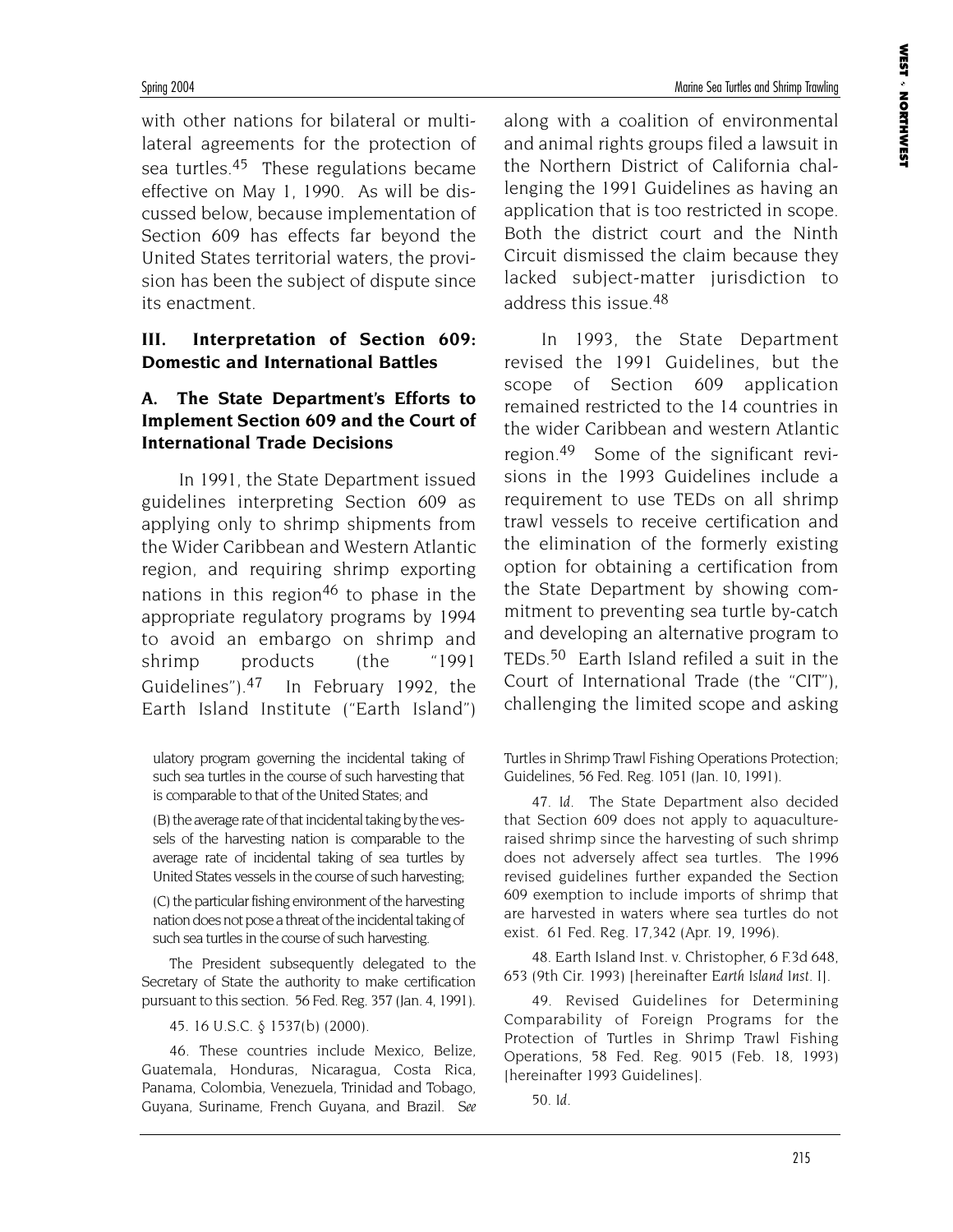the court to interpret Section 609 to apply worldwide.51 The CIT held that the State Department was "not properly enforcing ... Section 609(b) by restricting its mandate to the Gulf of Mexico-Caribbean Sea-Western Atlantic Ocean<sup>"52</sup> because there were no geographical restrictions set in the text of Section 609. The court also ordered the State Department to prohibit by May 1, 1996, $53$  all importation of shrimp and shrimp products<sup>54</sup> that were harvested in the wild in a way that adversely affected the sea turtles protected by the regulations.<sup>55</sup> The United States petitioned for a one-year extension to allow newly affected foreign nations adequate time to develop sea turtle protection programs; however, the CIT denied this request.<sup>56</sup> As a result, in February 1996, the Clinton Administration warned 49 of 70 shrimp exporting partners that they may be subject to embargo if they failed to satisfy the Section 609 require-

51. Earth Island Inst. v. Christopher, 19 Ct. Int'l Trade 1461 (1995) [hereinafter *Earth Island Inst. II*].

52. *Id.* at 1485.

53. At the time of the decision, the National Fisheries Institute, a U.S. trade organization, estimated that the embargo would ban import of \$200 million to \$500 million worth of shrimp annually. Sea Turtle Restoration Project, *WTO: The Story of the WTO Versus the Sea Turtles*, *at* http://www.seaturtles.org/progBackground.cfm?campaignBackgroun dID=14 (last visited Sept. 1, 2004).

54. This extension of Section 609's scope is significant because most shrimp production takes place in the Pacific region. *See* Helga Josupeit, GLOBEFISH, An Overview on the World Shrimp Market (Sept. 2001) (unpublished PowerPoint presentation on file with *West-Northwest,* formerly available at http://www.globefish.org).

55. *Earth Island Inst. II*, 19 Ct. Int'l Trade at 1486.

56. Earth Island Inst. v. Christopher, 20 Ct. Int'l Trade 460 (1996) [hereinafter *Earth Island Inst. III*].

ments. The State Department complied with the court order and on April 30, 1996, certified 36 shrimp exporting nations as either having the necessary system that required the use of TEDs or harvesting shrimp in a manner that did not adversely affect sea turtles.<sup>57</sup> Thus all other nations not certified by the State Department were prohibited from exporting wildcaught shrimp to the United States effective May 1, 1996.<sup>58</sup>

In 1996, the State Department, in response to the CIT decision, also revised the guidelines implementing Section 609(b).59 The 1996 Guidelines required all shipments of shrimp and shrimp products into the United States, regardless of country of origin, to either be accompanied by a declaration<sup>60</sup> that the shrimp was harvested under conditions not adverse to sea turtles<sup>61</sup> or be harvested in waters subject to the jurisdiction of a

57. Shrimp Import Certifications Pursuant to Section 609 of Public Law 101-162, 62 Fed. Reg. 4,826 (Jan. 31, 1997).

58. *Id.*

59. Revised Notice of Guidelines for Determining Comparability of Foreign Programs for the Protection of Turtles in Shrimp Trawl Fishing Operations, 61 Fed. Reg. 17,342 (Apr. 19, 1996) [hereinafter 1996 Guidelines].

60. DSP-121 forms, which are now being replaced by the DS-2031 forms.

61. The 1996 Guidelines define "shrimp or shrimp products harvested in conditions that does not affect sea turtles" as: a) shrimp harvested in an aquaculture facility; b) shrimp harvested by commercial shrimp trawl vessels using TEDs with comparable effectiveness to the TEDs required in the United States; c) shrimp harvested "exclusively by means that do not involve the retrieval of fishing nets by mechanical devices or by vessels using gear that . . . would not require TEDs"; and d) shrimp harvested in areas where sea turtles do not occur. 1996 Guidelines, *supra* note 59*.*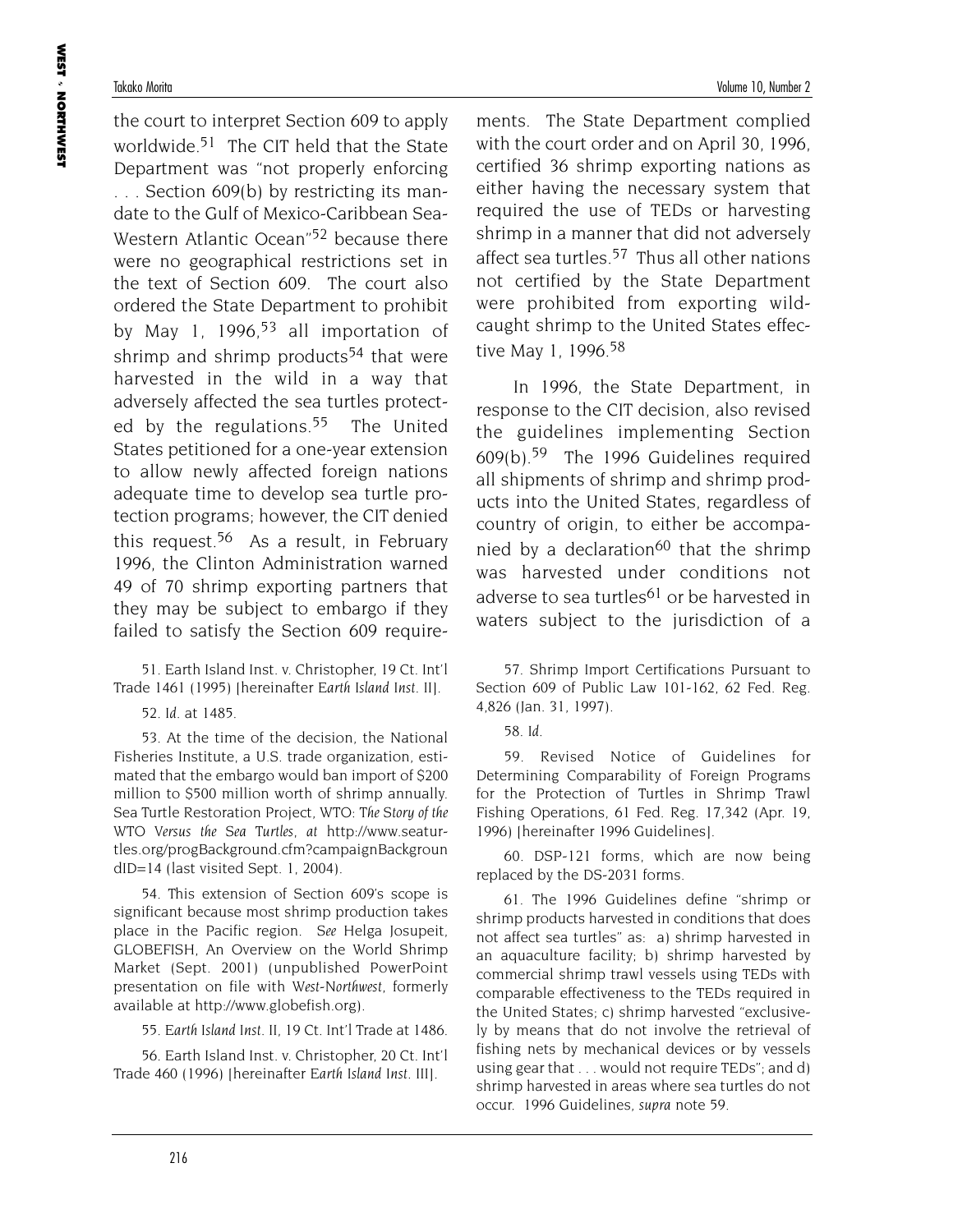Spring 2004 Marine Sea Turtles and Shrimp Trawling

nation that is already certified under Section 609.<sup>62</sup> The 1996 Guidelines are significant in at least two aspects: (1) they extended the scope of Section 609 from regionwide to worldwide, and (2) they permitted, for the first time, importation of shrimp from waters of uncertified nations so long as the exporter presented a declaration for each shipment. Earth Island challenged this new interpretation in the CIT, arguing that this shipment-by-shipment certification approach discouraged countries from implementing programs requiring the use of  $TEDs^{63}$  The CIT agreed with the environmental group and found that a Section 609(b)(1) embargo should be applied on a nation-by-nation basis, rather than a shipment-by-ship-

62. Certified nations include (1) any harvesting nation where no relevant species of sea turtles occur in waters subject to its jurisdiction, (2) any harvesting nation that harvests shrimp by means that do not adversely affect sea turtles, and (3) any nation whose trawling operations take place only in waters subject to its jurisdiction where sea turtles are not found. The 1996 Guidelines also required that the State Department certify harvesting nations annually upon showing by the government of evidence of (a) a regulatory program that is comparable to that of the United States and (b) an average take rate of incidental taking that is comparable to the average take rate by U.S. vessels in such shrimp harvesting. *Id.*

63. Earth Island Inst. v. Christopher, 20 Ct. Int'l Trade 1221 (1996) [hereinafter *Earth Island Inst. IV*]. A shipment-by-shipment certification is problematic because in areas with heavy shrimping activities, presence of even a few trawlers without TEDs can drown significant numbers of turtles, undermining the efforts by those shrimpers who do use TEDs. This approach also makes it "virtually impossible to verify the reliability of certificates issued in many nations where public officials are poorly paid and the pressure to certify for export to the US market is intense." *See supra* text accompanying note 31.

64. *Id.* at 1229-30. The court first reasoned that the language of Section 609(b)(1) should be read

ment basis.<sup>64</sup> Shortly before the CIT issued its first ruling, however, Earth Island attempted to withdraw its motion to enforce Section 609.<sup>65</sup> The court denied its motion to withdraw, and ultimately held in favor of the plaintiffs. Later the same year in *Earth Island Institute v. Christopher*, 66 the CIT held that the State Department could not allow importation of shrimp or shrimp products harvested by vessels of nations that were not certified in accordance with Section 609. The United States appealed from these two 1996 CIT orders and in 1998, the Federal Circuit vacated both orders.67 In August 1998, the State Department reinstated its position68 to permit the importation of shrimp, even from uncertified nations as

in conjunction with other parts of Section 609 because Section 609(a) directed the Secretary of State to engage in negotiations with foreign *nations* and Section 609(b)(2) required the President to determine the comparability of foreign *nations'* existing conservation programs, the court concluded that the prohibition should also be determined on a nation-by-nation basis. The court also stated that since Section 609 is codified as part of the ESA, it should be read in *pari materia* with the ESA and every effort should be put into halting and reversing the "trends towards species extinction, whatever the costs." *Id.* at 1231.

65. *Id.* Earth Island, lacking confidence to win based on then existing evidence, attempted to withdraw in order to preserve its right to gather further evidence and to challenge the 1996 Guidelines in a separate action.

66. Earth Island Institute v. Christopher*,* 20 Ct. Int'l Trade 1389, 1394 (1996) [hereinafter *Earth Island Institute V*].

67. Earth Island Institute v. Albright, 147 F.3d 1352, 1358 (Fed. Cir. 1998).

68. Revised Notice of Guidelines for Determining Comparability of Foreign Programs for the Protection of Sea Turtles in Shrimp Trawl Fishing Operations, 63 Fed. Reg. 46,094 (Aug. 28, 1998) [hereinafter 1998 Guidelines]; *see infra* text accompanying note 111.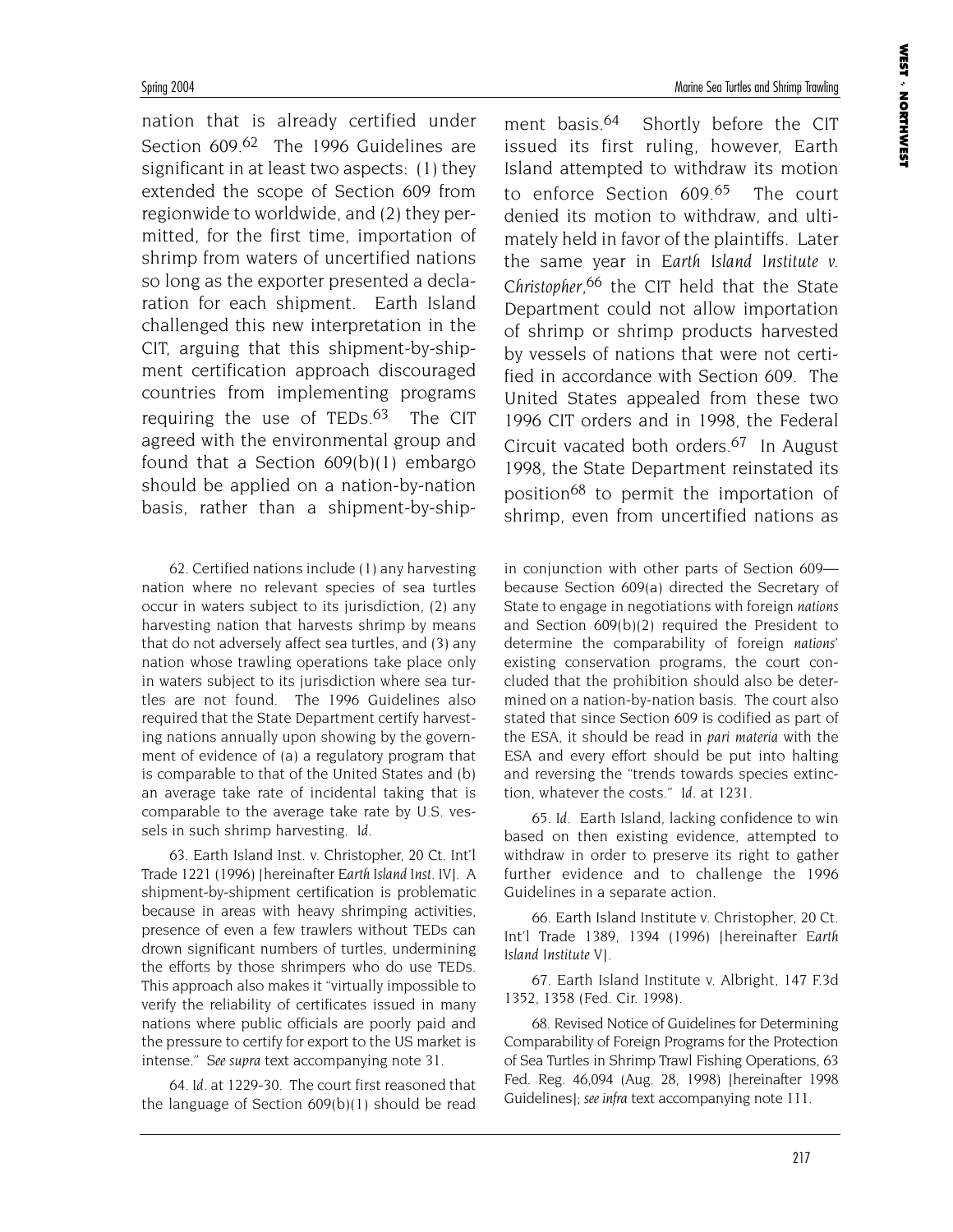long as they were harvested with TEDs, and allow for importation on a shipmentby-shipment basis.69

### **B. The State Department's and the NMFS' Efforts to Carry Out Their Mandate Under Section 609**

While the interpretation of Section 609 was disputed in the judicial system, the State Department and the NMFS attempted to carry out their mandate under Section 609 by launching an intensive training and transfer of TEDs and towing techniques to the wider Caribbean and western Atlantic region in 1991.70 Within three years, every affected nation in this region had in place a necessary legal scheme71 and all shrimp trawlers were required to use TEDs. The State Department certified every nation in the wider Caribbean and western Atlantic region, allowing them to continue to export shrimp to the United States without facing the threat of an embargo.72

The State Department also made an effort to engage in negotiations to develop multilateral agreements to protect and conserve sea turtles as required by

69. The shipment-by-shipment approach had not been reinstated when the shrimp embargo issue was argued before the May 1998 WTO dispute panel or the October 1998 appellate body. WTO Dispute Settlement Reports on United States—Import Prohibition of Certain Shrimp and Shrimp Products, WT/DS58/AB/R, ¶ 5 (Oct. 12, 1998), *available at* http://docsonline.wto.org/ (via search function) (last visited Aug. 10, 2004) [hereinafter WTO 1998b].

70. Gaines, *supra* note 32, at 766.

71. These countries all require the use of TEDs country-wide.

72. Gaines, *supra* note 32, at 766.

73. Sea Turtle Restoration Project, *Inter-American Convention for the Protection and Conservation of Sea Turtles*,

Section 609(a). In 1993, the United States initiated negotiations with Mexico to broaden the efforts to protect sea turtles throughout the Western Hemisphere.<sup>73</sup> On December 1, 1996, this effort culminated in the establishment of the Inter-American Convention for the Protection and Conservation of Sea Turtles (the "IAC"), in which 23 countries participated in the treaty negotiations.<sup>74</sup> The IAC is the only international treaty existing thus far75 dedicated exclusively to the protection of sea turtles. It was intended to fulfill all of Section 609's requirements, and thus participation in the treaty and its ratification meant an automatic qualification for Section 609 certification by the State Department.76

### **C. Conflicts over the Application of Section 609 in WTO**

#### **1. 1998 WTO Dispute Panel Decision**

On October 8, 1996, while the 1996 CIT interpretation of Section 60977 was pending on appeal in the Federal Circuit, a group of newly affected nations that were prohibited from exporting certain shrimp and shrimp products to the United

*available at* http://www.seaturtle.org/iac/ intro.shtml (posted Aug. 27, 2003; updated May 6, 2003).

74. *Id.*

75. For more recent development on IAC, *see infra* text accompanying note 166.

76. Sali Jayne Bache*, A View of the Inter American Convention for the Protection and Conservation of Sea Turtles from Down Under*, *in* PROCEEDINGS OF THE TWENTIETH ANNUAL SYMPOSIUM ON SEA TURTLE BIOLOGY AND CONSERVATION 121-22 (Andrea Mosier, Allen Foley, & Beth Brost, compilers, 2002). Ironically, the successful negotiations and establishment of the treaty are some of the causes of dispute at the WTO panel in 1998.

77. *Earth Island Inst. V*, 20 Ct. Int'l Trade at 1389, *supra* note 65; *see also supra* text accompanying notes 67-70.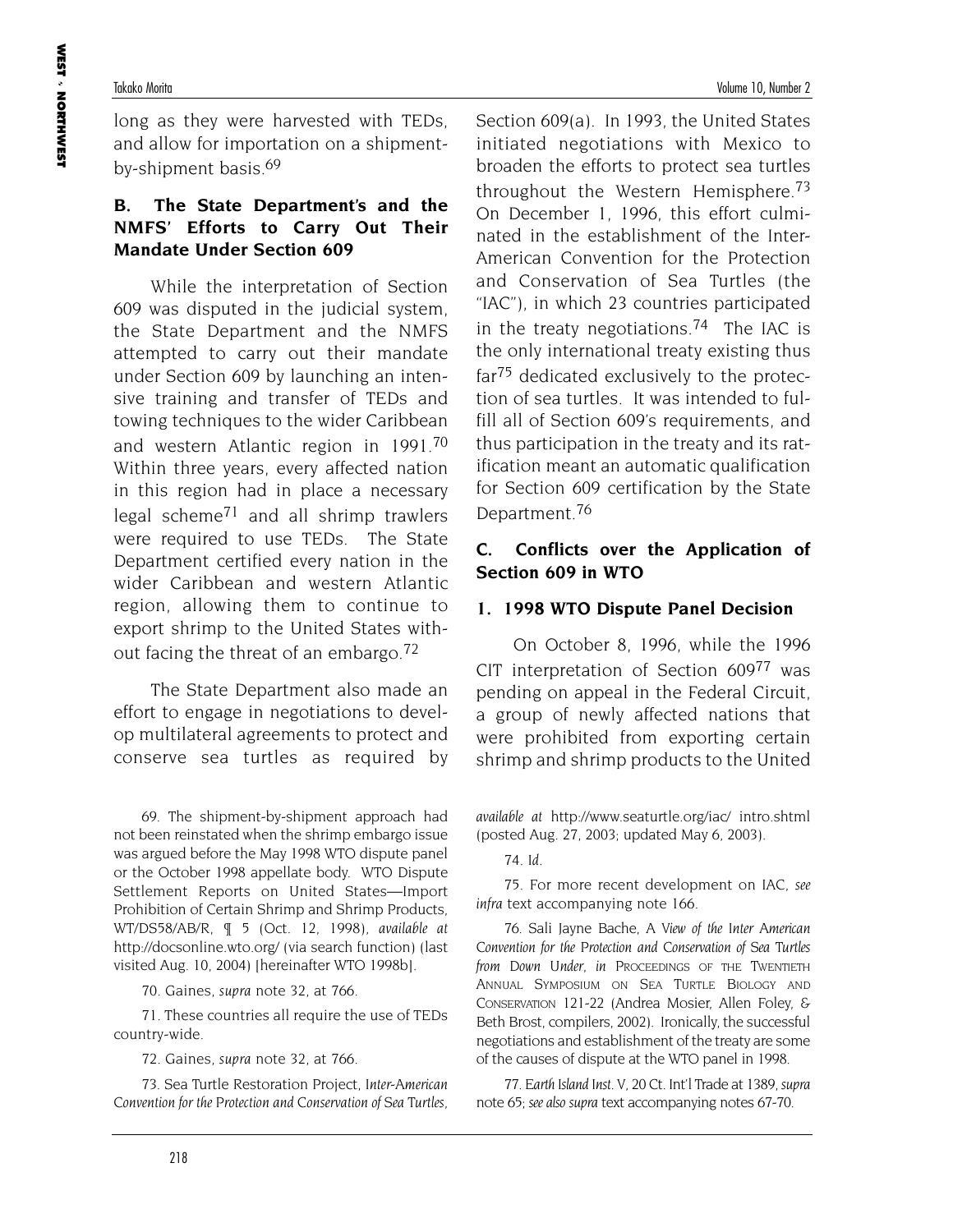States under Section 609—India, Malaysia, Pakistan, and Thailand<sup>78</sup>requested consultation pursuant to Article 4 of the Understanding on Rules and Procedures Governing the Settlement of Disputes (the "DSU") and Article XXII:1 of the General Agreement on Tariffs and Trade 1994 ("GATT 1994").79 After unsuccessful consultation, these four countries requested the Dispute Settlement Body (the "DSB") to establish a panel (the "Panel") to examine, under Article 6 of the DSU and Article XXIII:2 of GATT 1994, the U.S. laws and regulations that impose embargo on certain shrimp and shrimp products.80 On April 10, 1997, the Panel was convened 81

India, Malaysia, Pakistan, and Thailand asked the Panel to find that Section 609 and its implementing guidelines (1) were contrary to Articles, XI:  $1^{82}$ and XIII: $1^{83}$  of GATT 1994, (2) do not fall

78. Thailand, Malaysia, and India fall within the top six shrimp catching nations in the world. Thailand is also the world's major shrimp exporter, producing approximately 250,000 metric tons in 2000, with India following closely behind. These three countries, however, were not the only affected countries—for example, United States continued to reject shrimp and its products from Indonesia in 1999 because it still failed to meet the required standards. *See Indonesia Shrimp Exports Drop 11 percent in 1998*¸ THE JAKARTA POST., Mar. 11, 1999.

79. WTO 1998a, *supra* note 5, ¶ 1.1.

80. *Id.* ¶ 1.2. By the time the Panel heard the case, 43 shrimp harvesting nations had been certified by the State Department. One of these nations was Thailand, which became certified on November 8, 1996. *See* 61 Fed. Reg. 59,482 (Nov. 22, 1996). Thailand was the biggest shrimp exporter to the United States from 1996 to 1999. Despite its status as a certified nation, Thailand continued to remain as a party to the WTO dispute, arguing that the U.S. law violated Thailand's sovereign rights to determine ways of harvesting

under the exceptions under Article XX(b) and (g) of GATT 1994, $84$  (3) impaired benefits accruing to them within the meaning of Article XIII:1(a) of GATT 1994,  $85$  and (4) were contrary to Article I:1<sup>86</sup> of GATT 1994. Specifically, India asked the Panel to recommend that the United States remove its embargo, while Malaysia, Pakistan, and Thailand asked the Panel to recommend that the United States modify Section 609 and its guidelines so that the United States complies with its obligations under GATT 1994.87 The United States, on the other hand, asked the Panel to find that U.S. laws and guidelines fell within the exceptions set forth in Article  $XX(b)$  and  $(g).^{88}$  On April 6, 1998, the Panel issued its final findings that the wording of Section 609 and its interpretation by the CIT constituted an impermissible "prohibition or restriction" under Article  $XI:1,89$  and that because the statute and its regulations were "unjustifi-

shrimp in its own waters. Crouse, *supra* note 31.

81. WTO 1998a, *supra* note 5, ¶ 1.5.

82. Article IX deals with the General Elimination of Quantitative Restrictions.

83. Article XIII is on Non-discriminatory Administration of Quantitative Restrictions.

84. Article XX allows trade restrictions if they are (b) measures necessary to protect animal life or health, or (g) relate to the "conservation of exhaustible natural resources."

85. WTO 1998a, *supra* note 5, ¶ 3.1.

86. Article I:1 of GATT 1994 discusses the "most-favoured-nation" principle. This fourth point was made by India, Pakistan and Thailand only.

87. WTO 1998a, *supra* note 5, ¶ 3.2.

88. *Id.* ¶ 3.3.

89. *Id*. ¶ 7.17. The Panel did not address the parties' arguments that Section 609 violated Articles I:1 and XIII:1 because it already found that Section 609 violated Article XI:1. *Id*. ¶ 7.23.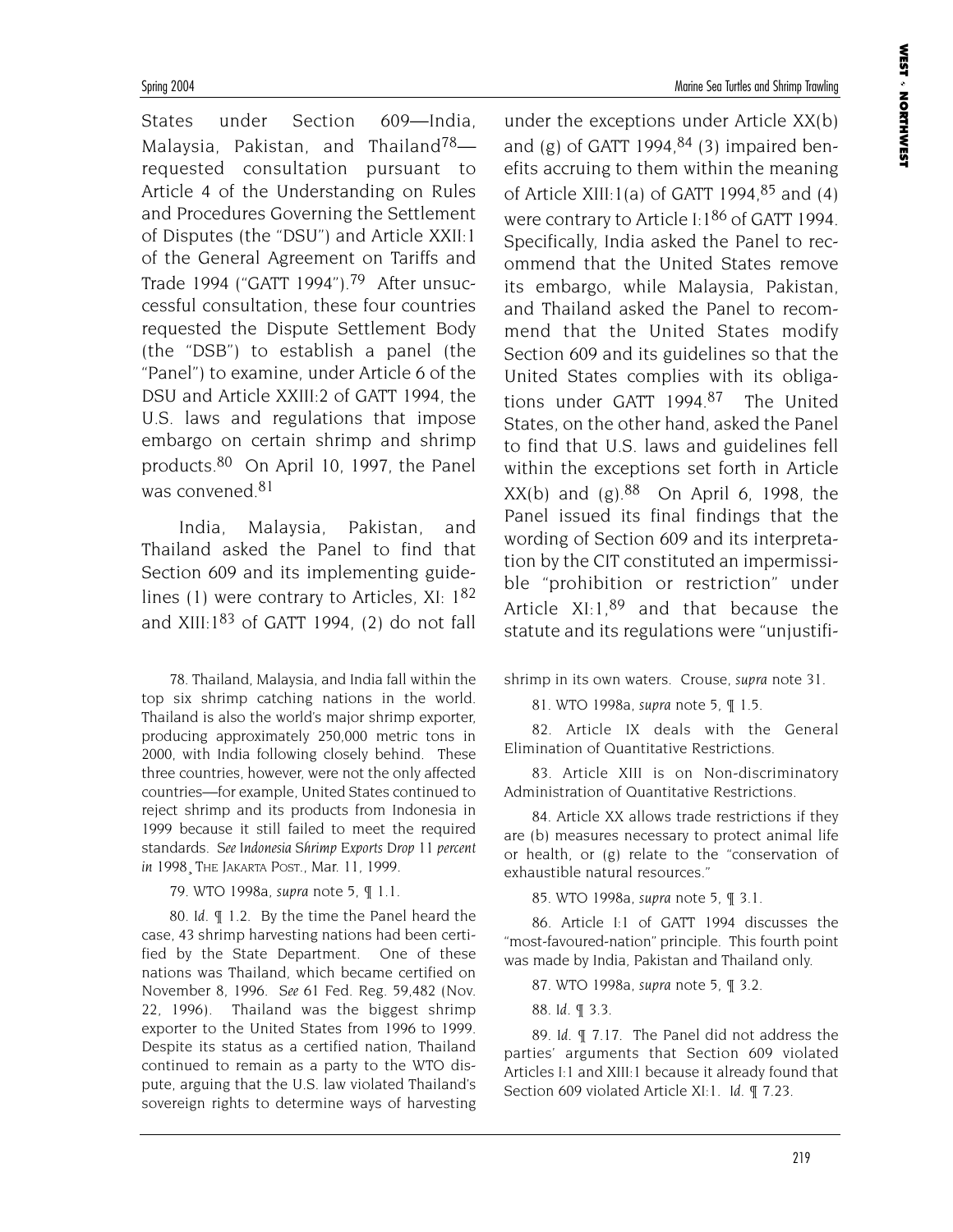able discrimination," they fell outside the scope of measures permitted under the Chapeau of Article XX.90 The DSB adopted the Panel's report on May 15, 1998.<sup>91</sup>

# **2. 1998 WTO Appellate Body Decision**

On July 13, 1998, the United States notified the WTO of its decision to appeal from the Panel's decision pursuant to paragraph 4 of Article 16 of the DSU.92 The two main arguments of the United States were that (1) the Panel erred in finding that it could not accept unrequested submissions from nongovernmental organizations and (2) the Panel erroneously held that Section 609 fell outside the scope of Article XX by misinterpreting the term "unjustifiable discrimination."93 The Appellate Body reversed the Panel's findings on many key points. First, it reversed the Panel's finding that accepting unsolicited information from nongovernmental sources is incompatible with the provisions of the DSU.<sup>94</sup> Second, the Appellate Body reversed the Panel's finding that the U.S. measures under Section 609 and its implementing regula-

90. *Id.* ¶ 7.62.

91. For a more detailed discussion of the Panel's decision, see Renata Benedini, *Complying with the WTO Shrimp-Turtle Decision*, *in* RECONCILING ENVIRONMENT AND TRADE 413, 421-24 (Edith Brown Weiss & John H. Jackson eds., 2001).

92. WTO 1998b, *supra* note 68, ¶ 8

93. *Id.* ¶¶ 10-19.

94. *Id.* ¶ 110. This finding is significant because before this decision, only member nations as a state had standing to bring a case and participate in a dispute.

95. *Id*. ¶¶ 122-123.

96. *Id.* ¶ 118 (citing WTO Appellate Body Report on United States—Standards for Reformulated and Conventional Gasoline,

tions do not fall within the scope of measures permitted under the Chapeau of Article XX.<sup>95</sup> To reach this conclusion, the Appellate Body applied a two-tiered analysis: first determine whether the trade measures adopted by a particular member nation can be provisionally justified under the specific exceptions outlined in paragraphs (a) through (j) of Article XX, then assess whether such trade measures meet the requirements of the Article XX Chapeau.96

Under this analysis, Section 609 was "relating to the conservation of exhaustible natural resources" for the purposes of an Article  $XX(g)$  exception.<sup>97</sup> Despite its finding that Section 609 could meet the Article XX(g) exception requirement, the Appellate Body ultimately held that U.S. law and regulations failed under the second prong of the two-tiered analysis. Under this part of the analysis, the Appellate Body considered whether the measure adopted by the United States constituted (1) an "arbitrary or unjustifiable discrimination between countries where the same conditions prevail" or

WT/DS2/AB/R, ¶ 4.1 (Apr. 29, 1996)).

97. The Appellate Body first held that living resources and species are just as finite as mineral and other non-living resources, and thus may fall within the Article XX(g) exception. *Id.* ¶ 128. Second, it held that five species of sea turtles covered by Section 609 are "exhaustible" because they are all listed in Appendix I of the CITES. *Id.* ¶ 132. Third, the Appellate Body noted that both Section 609(b)(1) and (b)(2) are narrowly focused and directly relate to the goal of conserving sea turtles. *Id.* ¶¶ 137-42. Fourth, it held that Section 609 is an even-handed measure imposing similar requirements and penalties on the U.S. shrimp trawlers as those on foreign shrimp trawlers. *Id*. ¶ 144. Because the Appellate Body found that Section 609 was within the terms of Article XX(g), it did not decide whether it also fell within Article XX(b). *Id.* ¶ 146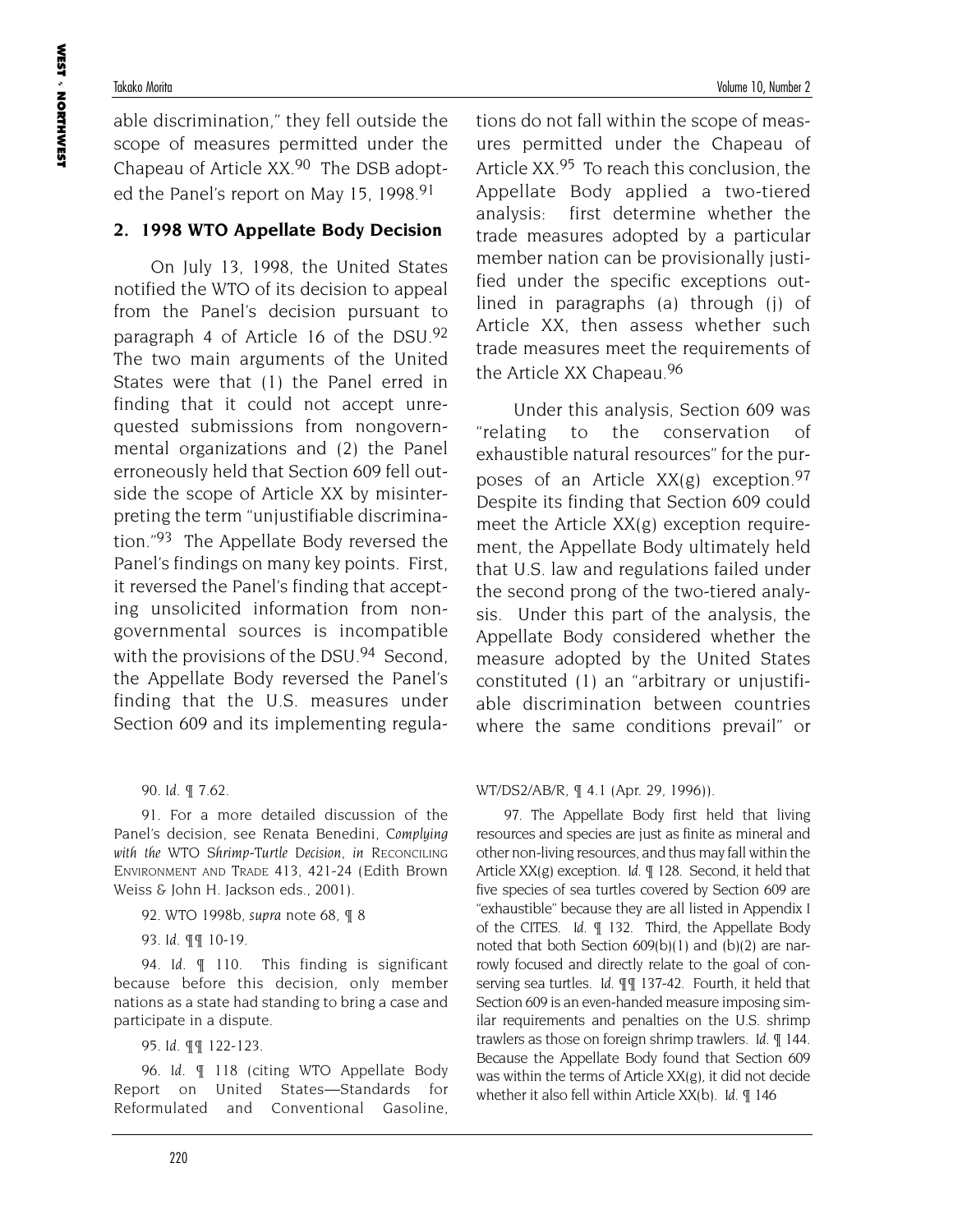(2) a disguised restriction on international trade.98 First, although the language of Section 609 itself does not mandate other WTO members to adopt specific policies and enforcement practices, the 1996 Guidelines do use mandatory language ("certification *shall be* made") and specify "the only way that a harvesting nation can be certified under Section 609(b)(2)(A) and  $(B)$ ."99 Therefore, the implied purpose of Section 609 was to "establish a rigid and unbending standard" for the United States to determine grant or denial of certification, without considering the measures and practices that other countries may have already adopted to protect sea turtles.<sup>100</sup> Second, the Appellate Body found that discrimination occurred because the United States failed to do two things: (1) engage in multilateral agreements with any of the complainants before imposing the import prohibition,101 even though it had diligently negotiated with some other members and had entered into the IAC: $102$  and (2) give the same length of "phase-in" period to all

99. *Id*. ¶¶ 161-62; *see supra* note 59 for the 1996 Guidelines (emphasis added).

100. *Id.* ¶ 163. The Appellate Body emphasized that although it may be acceptable for the U.S. government to impose uniform strict requirements on the domestic shrimping industry, it is not acceptable in international trade relations for one WTO member to use an economic embargo and prohibitions to require other members to adopt the same policy to achieve its policy goal without properly considering the varying factors found in those other member countries. The Appellate Body advocated a shipment-by-shipment approach, which examines how a given shipment of shrimp is harvested, instead of a nation-by-nation approach, which requires all shrimp trawling vessels in a particular country to use TEDs to qualify for certification. *Id.* ¶ 164.

101. *Id*. ¶ 166. David Balton, the director of the

shrimp exporters to come into compliance with the Section 609 requirements. Under the 1991 and 1993 Guidelines, the 14 countries in the wider Caribbean and western Atlantic region<sup>103</sup> had a phase-in period of three years during which the shrimp industry could adjust to the new TEDs requirements. All the other members of the WTO, however, had only four months to adjust to the new changes made by the CIT court order in 1995.<sup>104</sup> Third, the Appellate Body highlighted the fact that the United States had made "observable . . . differences in the levels of effort" to transfer TED technology to other countries. As discussed earlier,105 considerably more effort was made to implement TEDs in shrimp vessels in the wider Caribbean and western Atlantic region than in other exporting countries.<sup>106</sup> Fourth, the Appellate Body expressed skepticism and criticized the lack of transparency under Section 609 because there seemed to be no way of guaranteeing that the statute or its implementing regulations were applied in a fair and just man-

Office of Marine Conservation in the State Department, however, stated that the United States had proposed several times since 1996 to the governments in the Indian Ocean region that they enter into negotiations to protect sea turtles in that region, but did not received positive responses from any of these governments. David Balton, Remarks to the Eleventh Annual Judicial Conference of the U.S. Court of International Trade on Social Justice Litigation: The CIT and WTO (Dec. 7, 1999), *available at* http://www.state.gov/ www/policy\_remarks/1999/991207\_balton\_turtles.html.

102. WTO 1998b, *supra* note 69, ¶ 171; *see supra* text accompanying note 74.

103. *See supra* text accompanying note 46.

104. WTO 1998b, *supra* note 69, ¶ 173.

105. *See supra* discussion on page 14 and note 70.

106. WTO 1998b, *supra* note 69, ¶ 175.

<sup>98.</sup> *Id.* ¶ 150.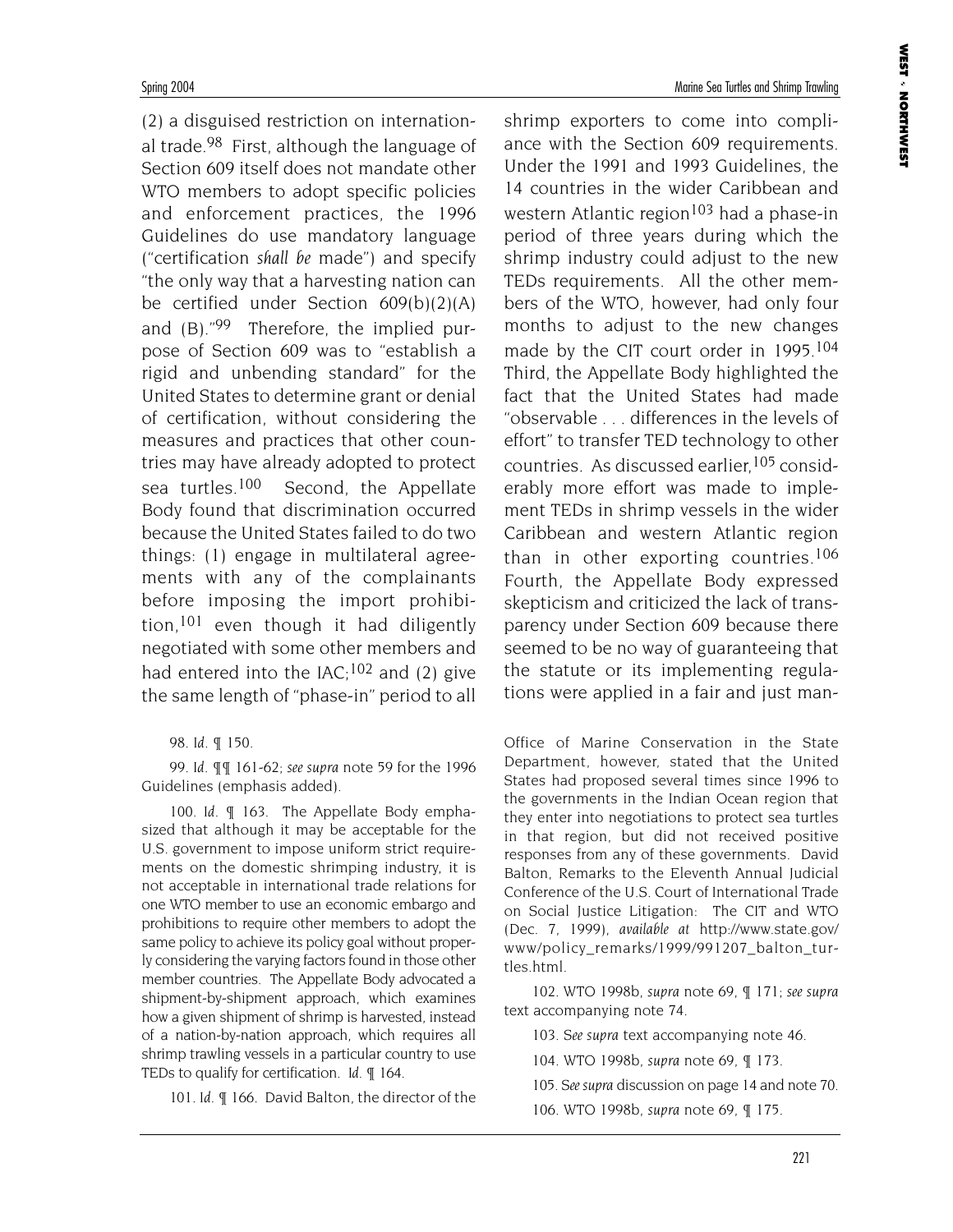ner by the appropriate governmental agencies.<sup>107</sup> Therefore, even though Section 609 could fit under the Article XX(g) exception, its application amounted not only to unjustifiable discrimination, but also arbitrary discrimination "between countries where the same conditions prevail[ed], contrary to the requirements of the Chapeau of Article XX."108 The Appellate Body recommended that United States revise the parts of Section 609 that it found to be inconsistent with the Chapeau requirements in order for the United States to conform to its obligation under GATT 1994.109 The DSB adopted the Appellate Body report on November 6, 1998.110

#### **D. Actions in the United States After the 1998 WTO Decisions**

In August 1998, the State Department revised its Section 609 guidelines to reinstate its policy to allow importation of shrimp harvested with TEDs from uncertified nations.<sup>111</sup> On November 25, 1998. the United States notified the DSB that it

109. *Id*. ¶ 188.

110. WTO Dispute Panel Report on United States–Import Prohibition of Certain Shrimp and Shrimp Products, WT/DS58/RW, ¶ 1.1 (June 15, 2001) *available at* http://docsonline.wto.org (via search function) (last visited Sept. 1, 2004). [hereinafter WTO 2001a].

111. 1998 Guidelines, *supra* note 68.

112. Earth Island Inst. v. Daley, 48 F. Supp.2d 1064 (1999).

113. *Id*. at 1081.

114. WTO Dispute Settlement Proceeding Regarding Section 609 of Public Law 101-162 Relating to the Protection of Sea Turtles in Shrimp Trawl Fishing Operations, 65 Fed. Reg. 69,118 (Nov. 15, 2000); *see also* Revised Guidelines for the

intended to implement the recommendations and rulings of the DSB.

On April, 2, 1999, Earth Island reinitiated a challenge against the State Department's guidelines in the  $CIT$ <sup>112</sup> The court preliminarily found that the "part of the 1998 Revised Guidelines which constituted the decision to permit importation of TED-caught shrimp from uncertified nations . . . was not in accordance with section  $609.^{n13}$  The court. however withheld its judgment until it received the United States' annual report to Congress on the enforcement of the 1998 Guidelines and its proposal to revise its guidelines.

On July 8, 1999, the State Department revised its 1996 and 1998 Guidelines.<sup>114</sup> To correct the "rigidity" and "inflexibility" of the 1996 Guidelines, the 1999 Guidelines added under section B(d) a provision that allows the State Department to consider such factors as demonstrated differences in foreign shrimping conditions<sup>115</sup> and to deter-

Implementation of Section 609 of Public Law 101- 162 Relating to the Protection of Sea Turtles in Shrimp Trawl Fishing Operations, 64 Fed. Reg. 36,946 (July 8, 1999) [hereinafter 1999 Guidelines].

On January 21, 1999, the United States and WTO complainants agreed that a reasonable period to implement the DSB rulings would be 13 months, ending in December 1999. *Id.* at 36,951. In January 2000, the United States informed the DSB that it had met the 13-month requirement and implemented the recommendations and rulings of the DSB. WTO Dispute Settlement Proceeding Regarding Section 609, 65 Fed. Reg. at 69,119.

115. Due to changes made in the 1999 Guidelines, today shrimp shipments from China, Pakistan, Thailand, and India may be imported into the United States, even though they are not yet certified in accordance with Section 609 by the State Department, because there is sufficient proof that

<sup>107.</sup> *Id*. ¶ 181.

<sup>108.</sup> *Id*. ¶ 184.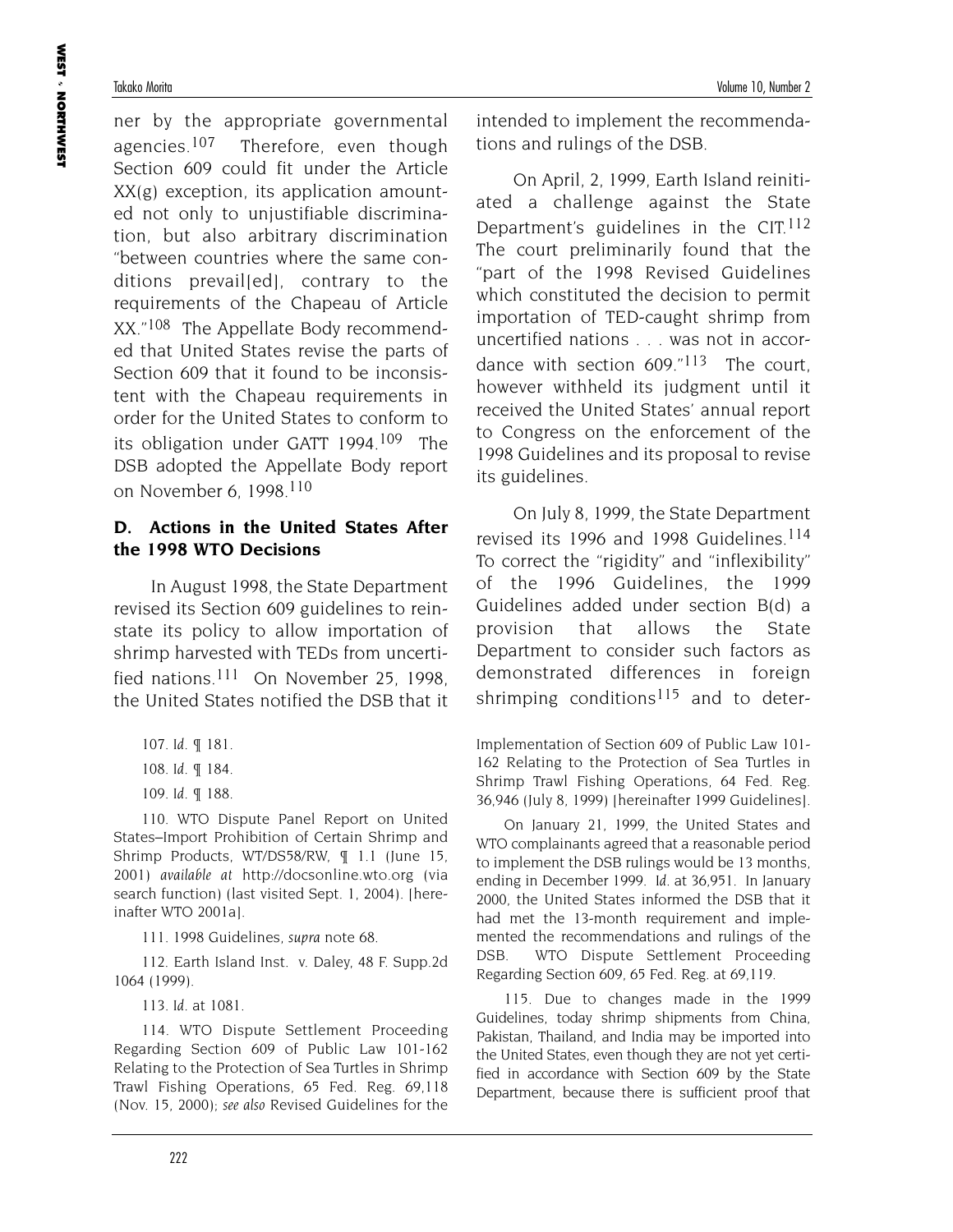mine, with the consultation of the NMFS, whether shrimp harvested in "*any other manner* or under *any other circumstances* [not already listed in subsections (a)-(c)], does not pose a threat<sup>[116</sup>] of the incidental taking of sea turtles."117 Under this analysis, shrimp products may be imported into the United States even if shrimp trawlers use methods not explicitly defined in the statute, as long as they do not pose threats to the turtles.

In response to the WTO finding that Section 609 lacks transparency in its certification process, the State Department made several procedural changes such as notifying certification seekers on a timely basis of all pending and final certification decisions, providing certification seekers a meaningful opportunity to be heard, and presenting any additional information relevant to the pending certification cases. Those nations denied certification would also receive a full explanation of the reasons for the denial.<sup>118</sup> In addition, the 1999 Guidelines reinstated the State

these shrimp were caught manually or by other methods, such as shrimp farming, that do not adversely affect sea turtles. 16 U.S.C. § 1537, note 2 (2000).

116. Today, to obtain approval by the NMFS, TEDs design must be at least 97 percent effective in excluding sea turtles during experimental TED testing session. 50 C.F.R. § 223.207(e) (2001).

117. Determination by the Department of State Regarding Shrimp Imports From the Northern Prawn Fishery of Australia, 65 Fed. Reg. 55,673, 55,673 (Sept. 14, 2000) (emphasis added). Other subsections under section (B) remained relatively unchanged. *See* note 61 for the 1996 Guidelines.

118. 65 Fed. Reg. at 55,673.

119. This shipment-by-shipment certification policy was reinstated in 1998 after the Federal Circuit vacated the CIT's earlier interpretation of Section 609. *See* 1998 Guidelines, *supra* note 68.

120. The 1999 Guidelines were challenged by Turtle Island Restoration Network ("Turtle Island"), Department's policy of certifying on a shipment-by-shipment basis regardless of the flag state of the shrimp boat,  $119$  and required regular examinations of procedures that governments of uncertified nations have put in place to verify the accuracy of the DSP-121 declaration forms. $120$ 

The United States has also made efforts to negotiate with countries outside the wider Caribbean and western Atlantic region and to provide technical assistance to noncertified nations outside the region. For example, following the issuance of the 1999 Guidelines, the United States made an offer of technical training in the design, development, installation, and operation of TEDs to any government that requested it on a firstcome, first-served basis.121 As of January 17, 2000, the Thai and Pakistani governments had requested technical assistance for reassessing the operations of their shrimp fleets for possible certification and for developing a comprehensive TEDs

a spin off group of Earth Island. The CIT concluded on July 19, 2000, "without reservation that the [environmental groups] prevailed in their argument: that the Department's policy was inconsistent with the terms of the statute." The court, however, once again declined to issue injunctive relief to the environmental group, because it deemed that the evidence was insufficient to show that the policy actually harmed sea turtles. Turtle Island Restoration Network v. Mallett, 110 F. Supp. 2d 1005 (2000) [hereinafter *Turtle Island Restoration Network I*].

121. Status Report by the United States: Addendum, United States—Import Prohibition of Certain Shrimp and Shrimp Products, WT/DS58/15/Add.4, at 2 (Jan. 17, 2000), *available at* http://docsonline.wto.org (via search function) (last visited Sept. 1, 2004) [hereinafter Jan. 2000 Status Report]. These status reports of progress on implementation of recommendations are required pursuant to Article 21.6 of the DSU.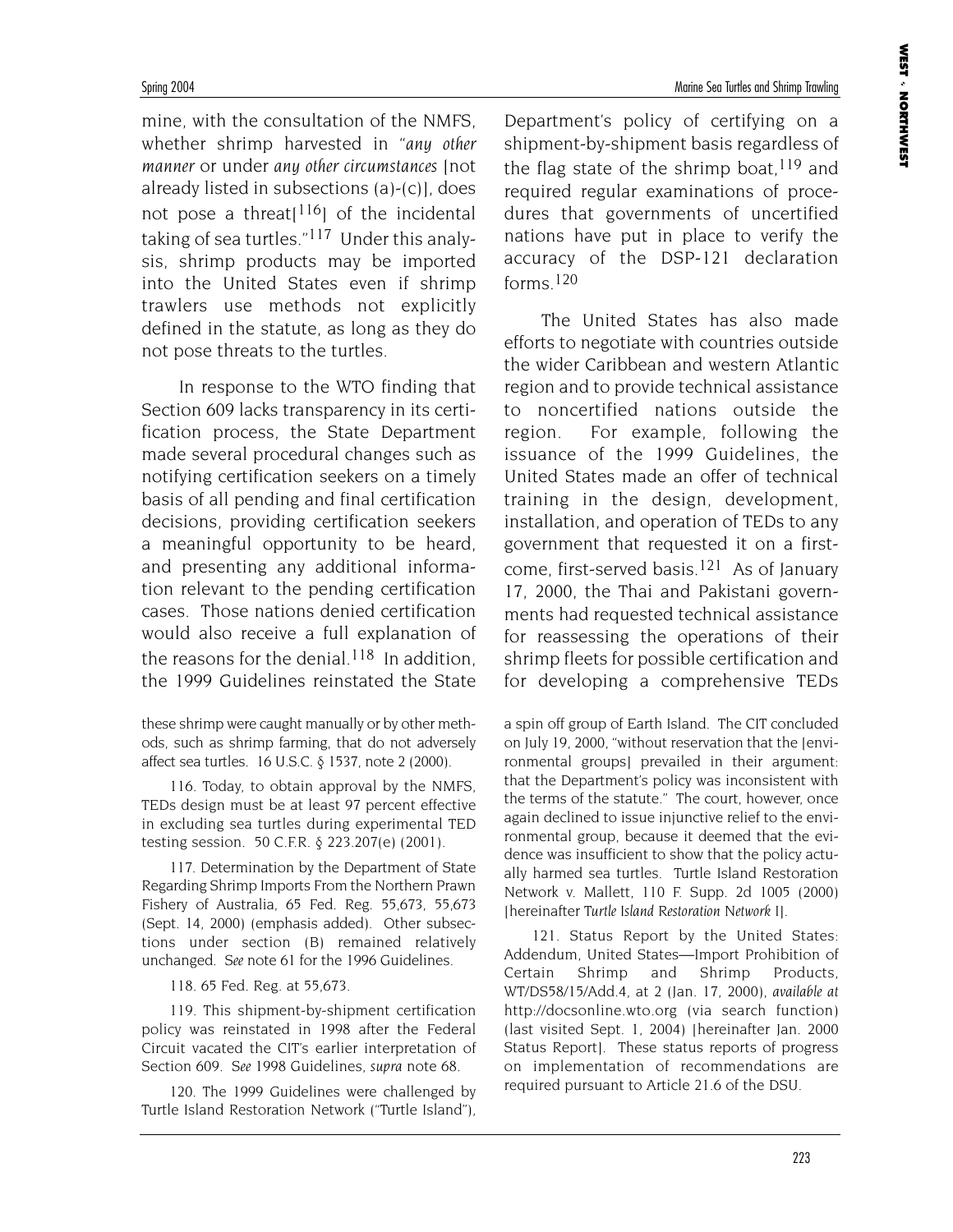program in Thailand and Pakistan.122 The United States has invited a group of specialists from the Thai government to the National Marine Fisheries Laboratory in Mississippi for training in the use and maintenance of TEDs.123

In October 1998, the State Department renewed its proposal<sup>124</sup> to enter into a negotiation to protect sea turtles in the Indian Ocean region by approaching high-level representatives of the four WTO complainants, and other governments in the region.125 The U.S. delegates also participated in the Second Association of Southeast Asian Nations ("ASEAN") Symposium and Workshop on Sea Turtle Conservation and Biology, held in Sabah, Malaysia on July 15-17, 1999.126 The participants adopted the Sabah Declaration, which noted that six of the seven species of sea turtles occur in the waters of the Indian Ocean and Indo-Pacific, and that long-term survival and recovery of these species require cooperation among nations in this region through existing bilateral and multilateral instruments, such as the Turtle Islands Heritage Protection Area (the "TIHPA"), $127$  the ASEAN Memorandum of Understanding

124. *See supra* text accompanying note 101.

125. WTO Dispute Settlement Proceeding Regarding Section 609, 65 Fed. Reg. at 69,119.

126. Status Report by the United States: Addendum, United States—Import Prohibition of Certain Shrimp and Shrimp Products, WT/DS58/15/Add.1, at 2 (Sept. 8, 2000), *available at* http://docsonline.wto.org (via search function) (last visited Sept. 1, 2004) [hereinafter Sept. 1999 Status Report].

127. This is a product of the ASEAN Regional Symposium on Marine Turtle Conservation, partly funded by the WWF-Malaysia. This transboundary ("MOU"), the Convention on the Conservation of Migratory Species of Wild Animals, and the South Pacific Regional Environment Programme. The Sabah Declaration also recommended that the ASEAN member governments and other governments throughout the region, as well as any interested nongovernmental organizations, support efforts to negotiate and implement a wider regional agreement for the conservation and management of marine turtle populations and their habitats in the Indian Ocean and Indo-Pacific region.128

From October 19-22, 1999, the United States also participated in a workshop on sea turtle conservation hosted by the government of Australia.<sup>129</sup> The participants of this symposium passed a resolution agreeing to hold a further consultation and negotiation in the first half of 2000, aiming at establishing a nonbinding instrument called the "Indian Ocean and South-East Asia Regional Agreement on Conservation and Management of Marine Turtles and Their Habitats."<sup>130</sup> Among several elements, the resolution proposed an instrument that recognizes "widely differing national and sub-regional circumstances, and flexibility to provide for a

protected area was proposed in 1996 for the purpose of protecting turtle populations in the area. KEMF ET AL., *supra* note 1, at 23, 30; *see infra* text accompanying note 185 for update on the TIHPA.

128. Sept. 1999 Status Report, *supra* note 126, at 3-4. For additional information on more recent developments, see Section IV below.

129. Status Report by the United States: Addendum, United States—Import Prohibition of Certain Shrimp and Shrimp Products, WT/ DS58/15/Add.3, at 1 (Nov. 9, 1999), *available at* http:// docsonline.wto.org (via search function) (last visited Sept. 1, 2004) [hereinafter Nov. 1999 Status Report].

130. *Id.* 

<sup>122.</sup> *See Id.*

<sup>123.</sup> *Id.*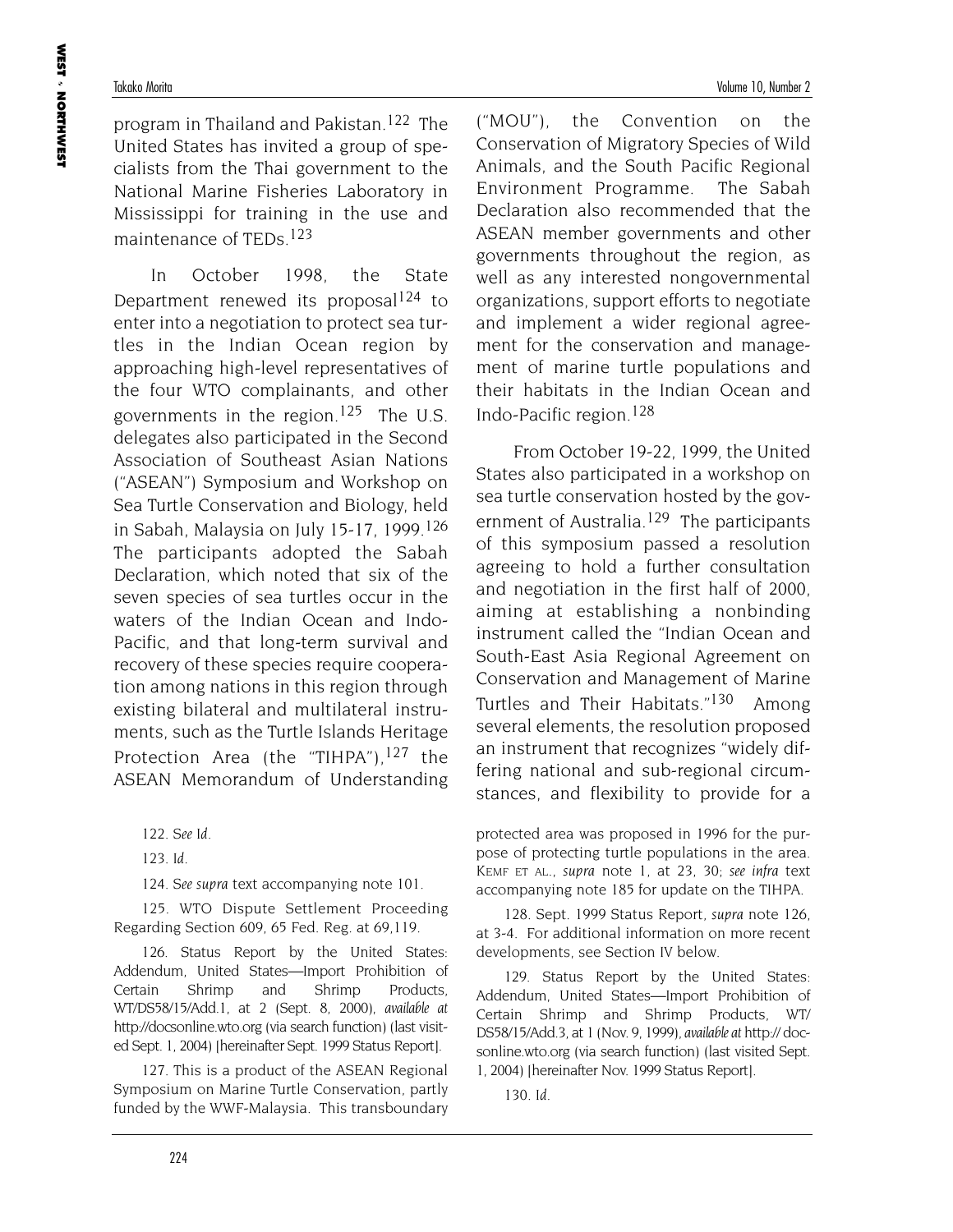Spring 2004 Marine Sea Turtles and Shrimp Trawling

range of national and sub-regional approaches to marine turtle conservation," and that encourages an exchange of expertise and technologies among nations.131

The follow-up conference on conservation of sea turtles took place in Kuantan, Malaysia from July 11 to 14, 2000.<sup>132</sup> The 24 participating countries, including the United States and Malaysia, adopted the text of the ASEAN MOU on the Conservation and Management of Marine Turtles of the Indian Ocean and Southeast Asia.<sup>133</sup> Although the ASEAN MOU is not a legally binding instrument, the parties have agreed to negotiate a conservation and management plan, which would be annexed to the ASEAN MOU.134

#### **E. More WTO Disputes Over Implementation of Section 609**

On October 12, 2000, Malaysia once again requested the DSB, pursuant to Article 21.5 of the DSU, to establish a panel arguing that the United States' failure to lift an importation ban on Malaysia

132. WTO 2001a, *supra* note 109, ¶ 5.81.

133. Also known as the Indian Ocean Agreement.

134. WTO 2001a, *supra* note 110, ¶ 5.81. For a more recent development on the ASEAN MOU, *see infra* note 171.

135. *Id*. ¶¶ 1.4, 3.1.

136. *See supra* text accompanying note 96.

- 137. WTO 2001a, *supra* note 110, ¶ 5.42.
- 138. *Id.* ¶¶ 5.86-87.
- 139. *Id.* ¶ 5.104.

140. The panel assumed that the meaning of Section 609 was not changed by the decision of the CIT in *Turtle Restoration Network v. Mallett*, *see*110 F. Supp. 2d 1005, *supra* note 120.

violated the November 6, 1998, Appellate Body's recommendations and rulings.135 Because of the various efforts the United States had put into implementing the recommendations of the Appellate Body, the arbitration panel found in favor of the United States. First, it held that under the first prong of the two-tiered analysis used in the 1998 Appellate Body decision,  $136$ the implementing measure of Section 609 provisionally complied with the requirements of Article  $XX(g)$ .<sup>137</sup> Second, the panel found that the United States had made "serious, good faith efforts" to enter into negotiations with the countries in the Indian Ocean and Southeast Asia regions<sup>138</sup> and to address the Appellate Body's concerns regarding the insufficient flexibility in the 1996 Guidelines.<sup>139</sup> The panel concluded that "Section 609 . . . as implemented by the Revised Guidelines of 8 July 1999 $[140]$  and as applied so far by the U.S. authorities, is justified under Article XX of the GATT 1994 as long as the conditions stated in the findings, . . . in particular the ongoing serious good faith efforts to reach a multilateral agreement, remain satisfied."141

141. WTO 2001a, *supra* note 110, ¶ 6.1(b). After the 1998 rulings, turtles became an icon for conservation efforts and the antiglobalization movement. However, unlike the 1998 rulings of the Panel and the Appellate Body, the new 2001 WTO ruling attracted almost no media coverage. Elizabeth R. DeSombre and J. Samuel Barkin suggested that the discrepancy in the media attention occurred because "those campaigning against the WTO's record on trade and environment were loathe to admit that the organization could come up with a positive ruling in what had otherwise appeared to be a string of failures for environmental interests within the realm of free trade." Elizabeth R. DeSombre & J. Samuel Barkin, *Turtles and Trade: The WTO's Acceptance of Environmental Trade Restrictions*, GLOBAL ENVIRONMENTAL POLITICS, Feb. 2002, at 1, 12.

<sup>131.</sup> *Id. at 5.*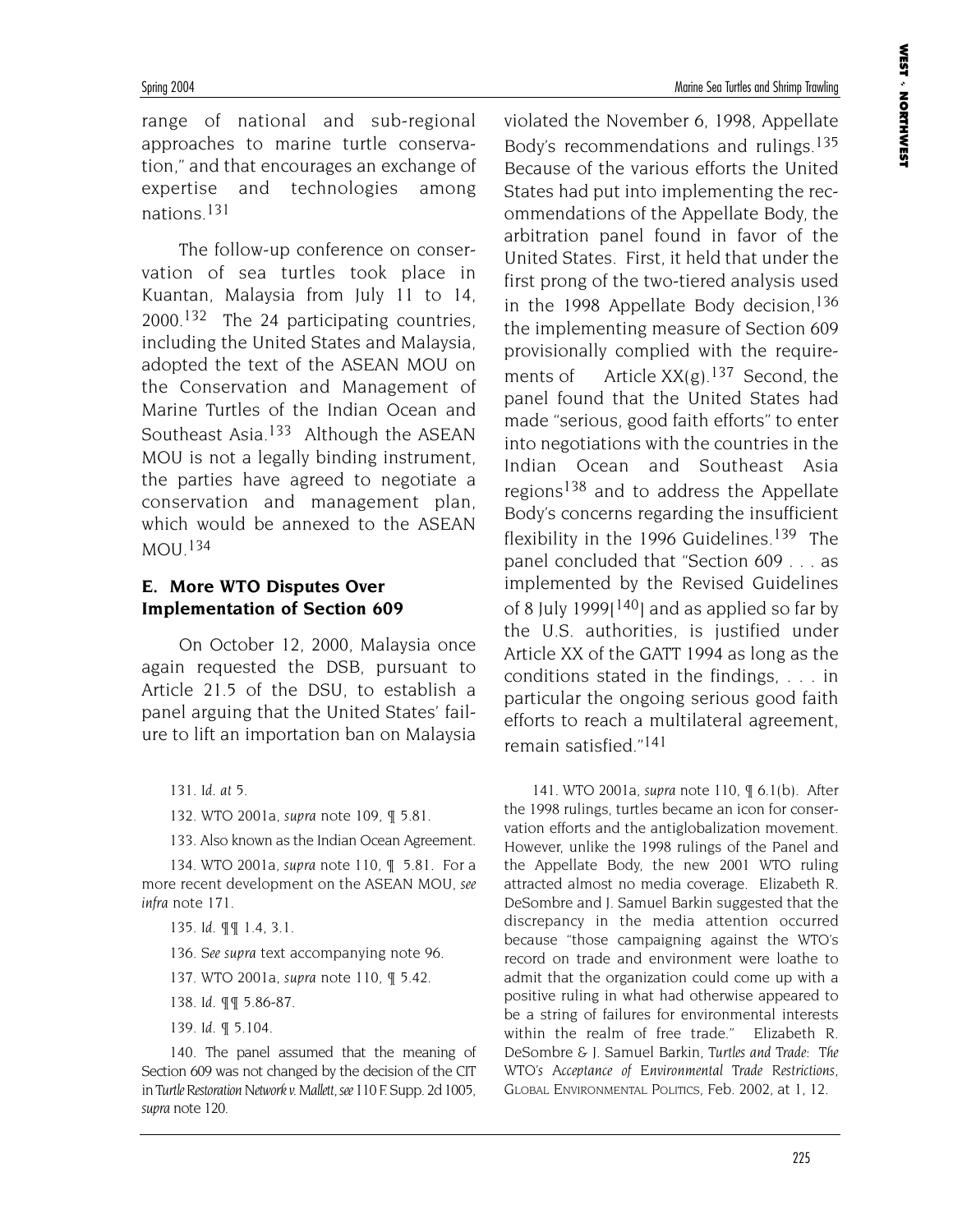Malaysia had also argued before the panel that the unilateral imposition of U.S. sea turtle conservation policy on Malaysia violated its sovereign right to promulgate its own environmental and conservation policies.<sup>142</sup> The panel recognized this concern143 but ultimately referred to the Appellate Body's findings that "while a WTO may not impose on exporting members to apply the same standards of environmental protection as those it applies itself, this Member may legitimately require, as a condition of access of certain products to its market, that exporting countries commit themselves to a regulatory programme deemed *comparable* to its own."144 Thus the panel concluded that if Malaysia wanted to export shrimp to the United States, it would be subject to the requirements imposed by the United States. Although these requirements may distort Malaysia's environmental policy priorities, they would be acceptable because the revised guidelines require only a *comparable* program.<sup>145</sup> The panel, in the end, urged the United States and Malaysia to cooperate with each other in order to reach an agreement, which would protect and conserve sea turtles.<sup>146</sup> It issued its report to the

#### 142. WTO 2001a, *supra* note 110, ¶ 5.102.

143. The panel cited to Principle 12 of the Rio Declaration on Environment and Development: "unilateral actions to deal with environmental challenges outside the jurisdiction of the importing country should be avoided. Environmental measures addressing trans-boundary or global environmental problems should, as far as possible, be based on international consensus." *See id.* ¶ 5.103.

144. *Id.* (emphasis added). 145. *Id.* 146. *Id.* ¶ 7.2.

parties on May 16, 2001, and the DSB adopted the report on June 15, 2001.<sup>147</sup>

On July 23, 2001, Malaysia filed a notification with the DSB of its intent to appeal from the panel's decision.<sup>148</sup> Malaysia argued two main points: (1) in relying on the reasoning of the 1998 Appellate Body, the Panel failed to correctly assess the U.S. measure under the relevant provisions of GATT 1994; and (2) the panel erred in interpreting the Appellate Body's dicta as substantive alternative courses of conduct, fulfillment of which would automatically make the measures not "arbitrary or unjustifiable discrimination."149 The Appellate Body rejected Malaysia's challenges and upheld the findings of the panel. The Appellate Body concluded that the "[U.S.] measure is now applied in a manner that meets the requirements of Article XX of the GATT 1994" and thus made no further recommendation to the DSB 150

### **IV. After All Said and Done, Where Do We Stand Today?**

Section 609 and its implementing regulations have been at the center of disputes during the past decade both in domestic and global contexts. This sec-

#### 147. WTO 2001a, *supra* note 110, ¶ 1.8.

148. WTO Report of the Appellate Body on United States–Import Prohibition of Certain Shrimp and Shrimp Products, Recourse to Article 21.5 of the DSU by Malaysia, WT/DS58/AB/RW, ¶ 1 (Oct. 22, 2001), *available at* http://docsonline.wto.org (via search function) (last visited Sept. 1, 2004) [hereinafter WTO 2001b].

149. *Id.* ¶ 15.

150. *Id.* ¶ 154. The DSB adopted the Appellate Body report on November 21, 2001. For more detailed analysis of the panel's decision, see Gaines, *supra* note 32.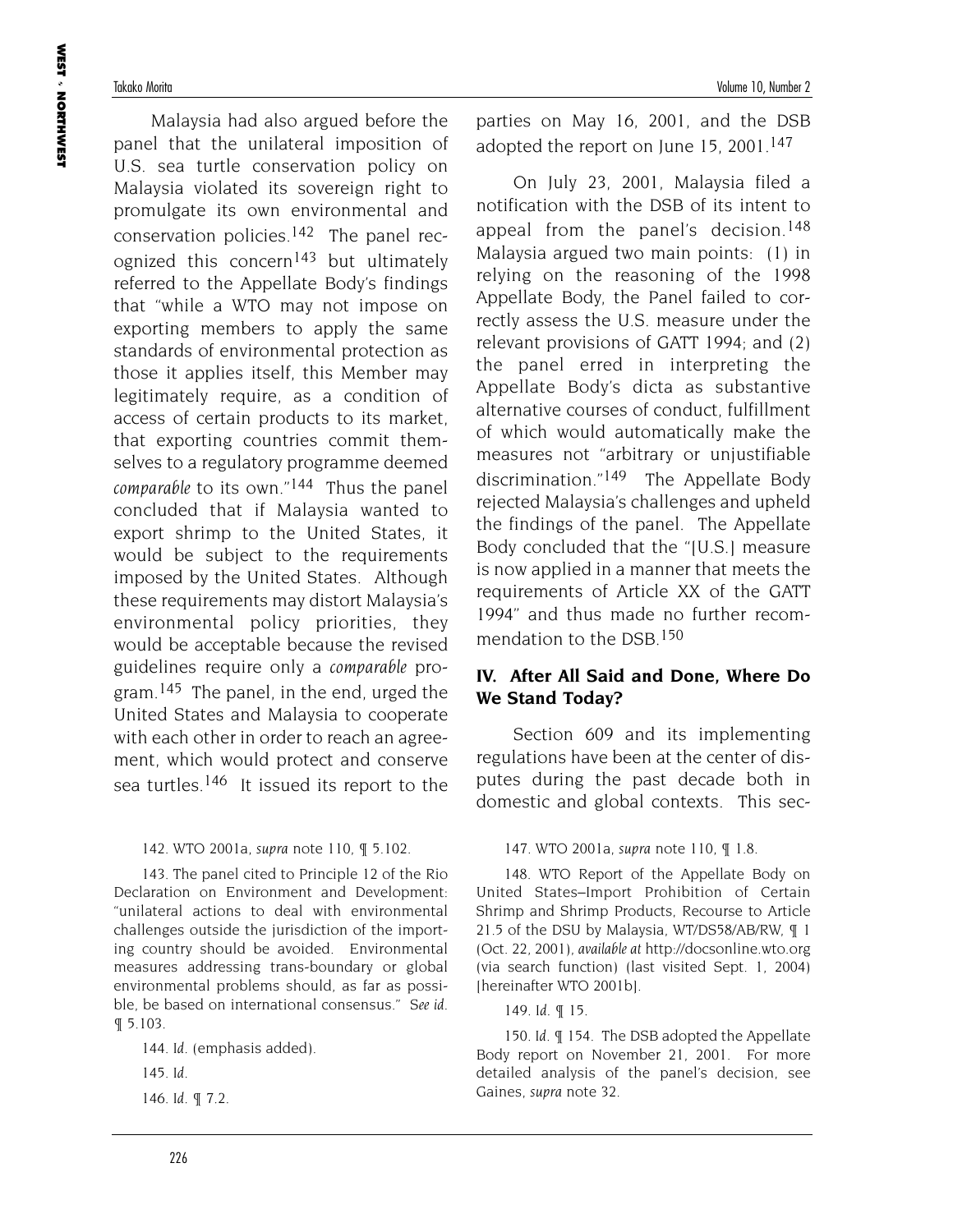Spring 2004 Marine Sea Turtles and Shrimp Trawling

tion will analyze the aftermath of the most recent WTO decision and developments in the turtle conservation efforts in the U.S., Caribbean, original WTO complainant nations, and Japan.

#### **A. What Do WTO Decisions Mean Today?**

The shrimp-turtle case brought before the WTO arbitration panels deserves some in-depth analysis. According to the WTO panels, although multilateral agreements and rules are generally preferred,151 unilateral environmental trade measures imposed by one WTO member may be acceptable under Article XX, as long as there are continuous and serious good faith efforts to reach an agreement with all of that member's trading countries before imposing such measures. The right to impose unilateral measures has several limitations, however. They must be applied to all trading partners equally, especially with respect to the phase-in periods and technological transfers. The member imposing restrictions cannot require other members to implement the same policies and systems; instead, it must consider the conditions of each exporting country to determine whether existing conservation schemes in that country can achieve the same objective as the member country. Following a similar logic, a member may not impose a blanket import prohibition on an exporting nation, because the shipment-byshipment approach is more narrowly tailored to achieving the objective of protecting sea turtles. In addition, if a mem-

151. A third set of participants, including Australia and countries in the European Union also stressed its preference for the multilateral agreement over the unilateral action by one WTO member. WTO 2001b, *supra* note 148, ¶¶ 48, 54.

152. For more detailed discussion, see Tracy P.

ber does decide to prohibit importation on a certain exporting country, it must provide adequate due process procedures before its decision and an explanation for its decision.152 The unilateral measures to protect environmental interests have various restrictions; however, this case indicates that even in the trade-driven context of the WTO, one member nation can have significant influence on the conservation policies of other member nations to achieve environmental goals. Although a unilateral move by one nation is generally disfavored, the shrimp-turtle case demonstrates how a threat of unilateral sanctions may motivate some hesitant governments, which would otherwise not come to the table, to come forward and engage in negotiations with other countries to achieve a common goal.

#### **B. Where Do We Stand Today in the United States?**

The disputes over the interpretation of Section 609 continued in U.S. courts throughout the period during which the same issue was disputed before the WTO panels. In 1999, Turtle Island appealed from the CIT's denial of an injunction to immediately halt shipment-by-shipment certification.153 The Federal Circuit disagreed with the CIT's rationale and found that "there is nothing inherently insensible about applying the negotiation and certification provisions [of Sections 609(a) and  $(b)(2)$  to nations on the one hand, and the embargo provisions to particular shipments of shrimp on the other."<sup>154</sup>

Varghese, *The WTO's Shrimp-Turtle Decisions: The Extraterritorial Enforcement of U.S. Environmental Policy Via Unilateral Trade Embargoes*, 8 ENVTL. LAW. 421, 447- 55 (Feb. 2002).

153. 48 F. Supp.2d at 1081.

154. Turtle Island Restoration Network v.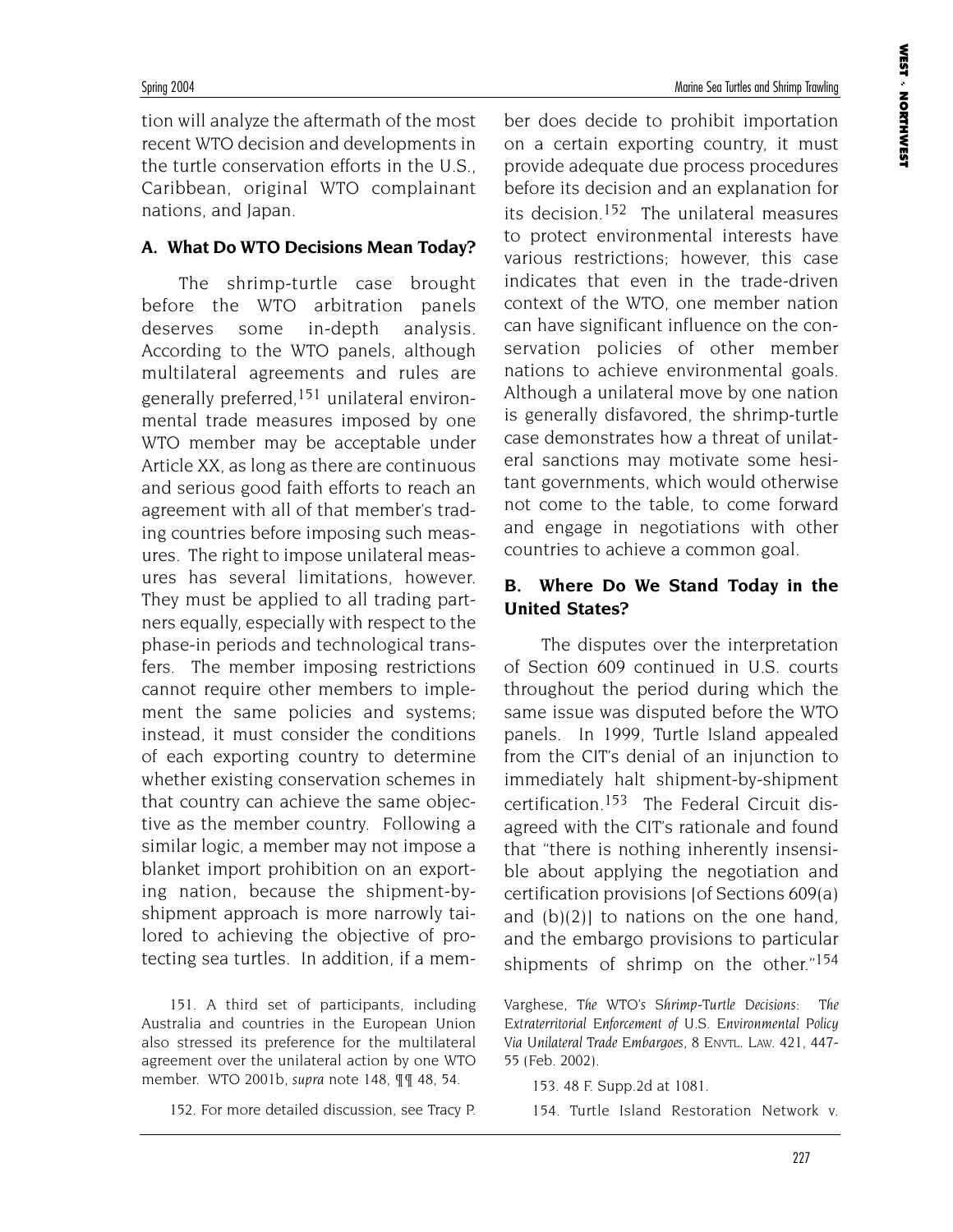The legislative history indicated that Congress, "with remarkable unanimity, was focused on protecting the domestic shrimp industry, not the sea turtle, when it enacted Section 609," and therefore was concerned with only those foreign trawlers that participated in the U.S. market.<sup>155</sup> Because Congress omitted from Section 609 a provision on explicit nationby-nation embargoes, even though it had previously included such a provision in other similar statutes, such an omission indicated Congress' lack of intent to impose this kind of nation-by-nation embargo.156 Accordingly, the court held that congressional intent<sup>157</sup> was clear and that the State Department's shipment-byshipment approach set up in the 1999 Guidelines carried out that intent.158

A powerful dissent by Circuit Judge Newman argued that the majority incorrectly interpreted Section 609. First, the statute was enacted in the midst of a widespread recognition of a drastic decline in sea turtle populations worldwide due mainly to incidental capture and drowning in shrimp trawl nets.<sup>159</sup> Judge Newman analyzed the legislative history like the majority of the court, but he concluded that the purpose of Section 609 was not only to ensure domestic fishers' competitiveness in the U.S. market, but

Evans, 284 F.3d 1282, 1293 (Fed. Cir. 2002) [hereinafter *Turtle Island Restoration Network II*].

157. Whether legislative intent can correctly be inferred from legislative history is the subject of a heated debate. For example, Justice Scalia in *Wisconsin Public Intervenor v. Mortier*, 501 U.S. 597, 617 (1991), stated that committee reports are not a "genuine indicator of congressional intent" because they may not represent the intent of Congress as a

Takako Morita Volume 10, Number 2

also to protect sea turtles in their global habitat.<sup>160</sup> Second, although the State Department relied on the 1998 WTO Panel ruling to seek endorsement of its newest 1999 Guidelines, Judge Newman reminded the majority that it is for Congress to decide whether to make such changes in the statute, and not for the State Department or the court to step in and rewrite the statute for the legislators.

In August 2002, the petition for rehearing en banc was denied by the Federal Circuit.<sup>161</sup> Circuit judges Gajarsa and Newman disagreed and argued that an en banc hearing should have been granted because the majority had adopted an unreasonable statutory interpretation and that the State Department had issued inconsistent interpretations of the statute during the previous six years.<sup>162</sup> Turtle Island formally petitioned the U.S. Supreme Court to hear the case in November 2002, arguing that "[w]hile lower courts consistently—and appropriately—found that the Executive Branch must defer to Congress in enforcing such laws, the State Department preferred to follow a course of appeasing foreign fishing interests and trading partners and, ultimately, of reversing its own interpretation of a domestic statute in order to capitulate to a panel decision of the

whole and most members of the House or Senate do not read the reports before voting.

158. *Turtle Island Restoration Network II*, 284 F.3d at 1297.

159. Id. at 1299.

160. Id. at 1300.

161. Turtle Island Restoration Network v. Evans, 299 F.3d 1373, 1374 (Fed. Cir. 2002) [hereinafter *Turtle Island Restoration Network III*].

162. Id.

<sup>155.</sup> Id. at 1294-1295.

<sup>156.</sup> Id. at 1296.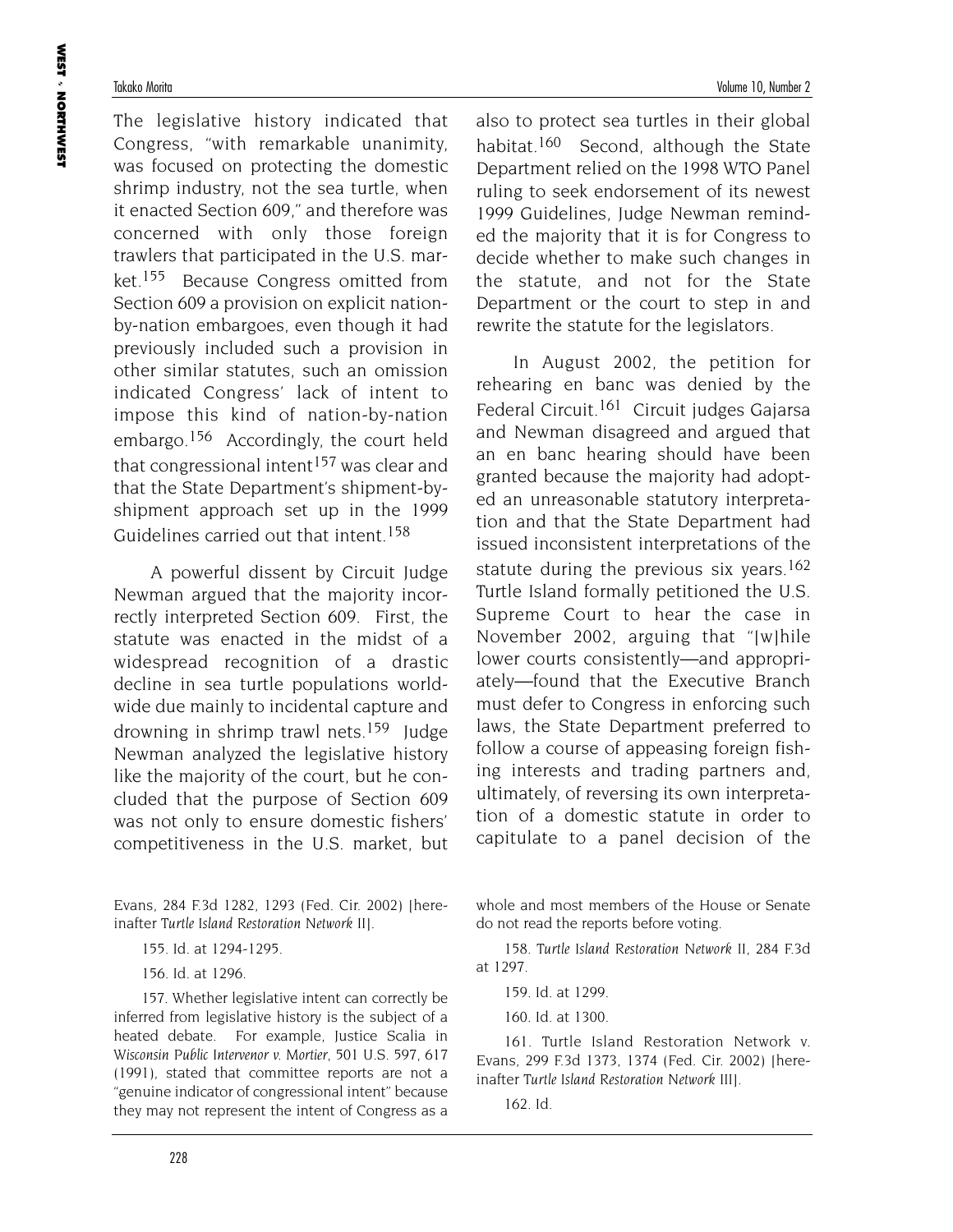Spring 2004 Marine Sea Turtles and Shrimp Trawling

WTO."<sup>163</sup> Although the most recent judgment by the Federal Circuit undercuts efforts made by the environmental groups over the past few decades, their ceaseless challenges have helped clarify the meaning of Section 609 and triggered a global ideological paradigm shift toward protecting sea turtle populations and conserving their habitats worldwide.

Next, a quick discussion of the effectiveness of enforcement in the United States must be made. According to Turtle Island, American shrimpers often purposely disable their TEDs in the false belief that these devices hurt their profits.164 The environmental group also criticizes the federal government for its lack of monitoring and enforcement of turtleshrimp law. Because no monitoring system is set by regulation, there is no guarantee that sea turtles were not killed or harmed while harvesting shrimp.<sup>165</sup> A lack of enforcement is evidenced by the continuing high death toll of sea turtles in the United States. In 1999 and 2000, NOAA's Protected Resources Enforcement Team found that as many as 30 percent of

163. Press Release, Sea Turtle Restoration Project, Environmentalists Petition U.S. Supreme Court to Hear the Case of the Sea Turtles (Jun. 11, 2002), at http://www.seaturtles.org/press\_release2. cfm?pressID=149 (last visited Sept. 1, 2004); *cert. denied*, Turtle Island Restoration Network v. Evans, No. 02- 700, 2003 U.S. LEXIS 2731, at \*1 (U.S. Apr. 7, 2003).

164. Sea Turtle Restoration Project, *Why Isn't Federal Law Alone Saving the Sea Turtles?*, at http:// web.archive.org/web/20030428112029/ 64.84.44.17/seaturtles/site/progBackground.cfm?c ampaignBackgroundID=32 (archived on Apr. 28, 2003, on file with *West-Northwest*) [hereinafter *Federal Law Not Saving Sea Turtles*].

165. SEA TURTLE RESTORATION PROJECT, CERTIFIED TURTLE-SAFE SHRIMP FACT SHEET, *available at* http://www.seaturtles.org /pdf/ACF752.pdf (last visited Sept. 1, 2004) [hereinafter TURTLE-SAFE shrimp vessels boarded in Texas alone violated TED laws.166 To claim success of the objectives of Section 609, its regulations must be effectively enforced in the near future.

### **C. Updates on the Turtle Conservation Measures and IAC in the Western Hemisphere**

In May 2001, the IAC finally became enforceable in participating countries including the United States, Venezuela, Costa Rica, Nicaragua, Brazil, Peru, Ecuador, Mexico, Uruguay, Belize, the Netherlands, and Honduras.<sup>167</sup> The objective of this treaty is to "promote the protection, conservation and recovery of sea turtle populations and of the habitats on which they depend, based on the best available scientific evidence, taking into account the environmental, socioeconomic and cultural characteristics of the Parties."<sup>168</sup> The treaty, in Annex III, also requires the use of TEDs in all shrimp vessels operating in areas where sea turtles are likely to be found. This is a promising treaty as it is not only founded on the con-

SHRIMP]. A lack of monitoring and enforcement of the TEDs requirement is also problematic in Asia as the evidence shows that shrimp that were not caught with TEDs are often stamped as turtle safe and shipped into the United States under that guise. Natalie M. Henry, *Sea Turtles: WTO Rules in Favor of U.S. Ban on Certain Shrimp, Imports*, GREENWIRE, June 21, 2001.

166. *Federal Law Not Saving Sea Turtles*, *supra* note 164.

167. Earthjustice, *Sea Turtles: A Global Traveler on the Brink*, *at* http://www.earthjustice.org/regional/ international/index.html?show=Sea+Turtles (last visited Sept. 1, 2004).

168. Inter-American Convention for the Protection and Conservation of Sea Turtles, art. II, *available at* http://www.seaturtle.org/iac/english.pdf (last visited Sept. 1, 2004).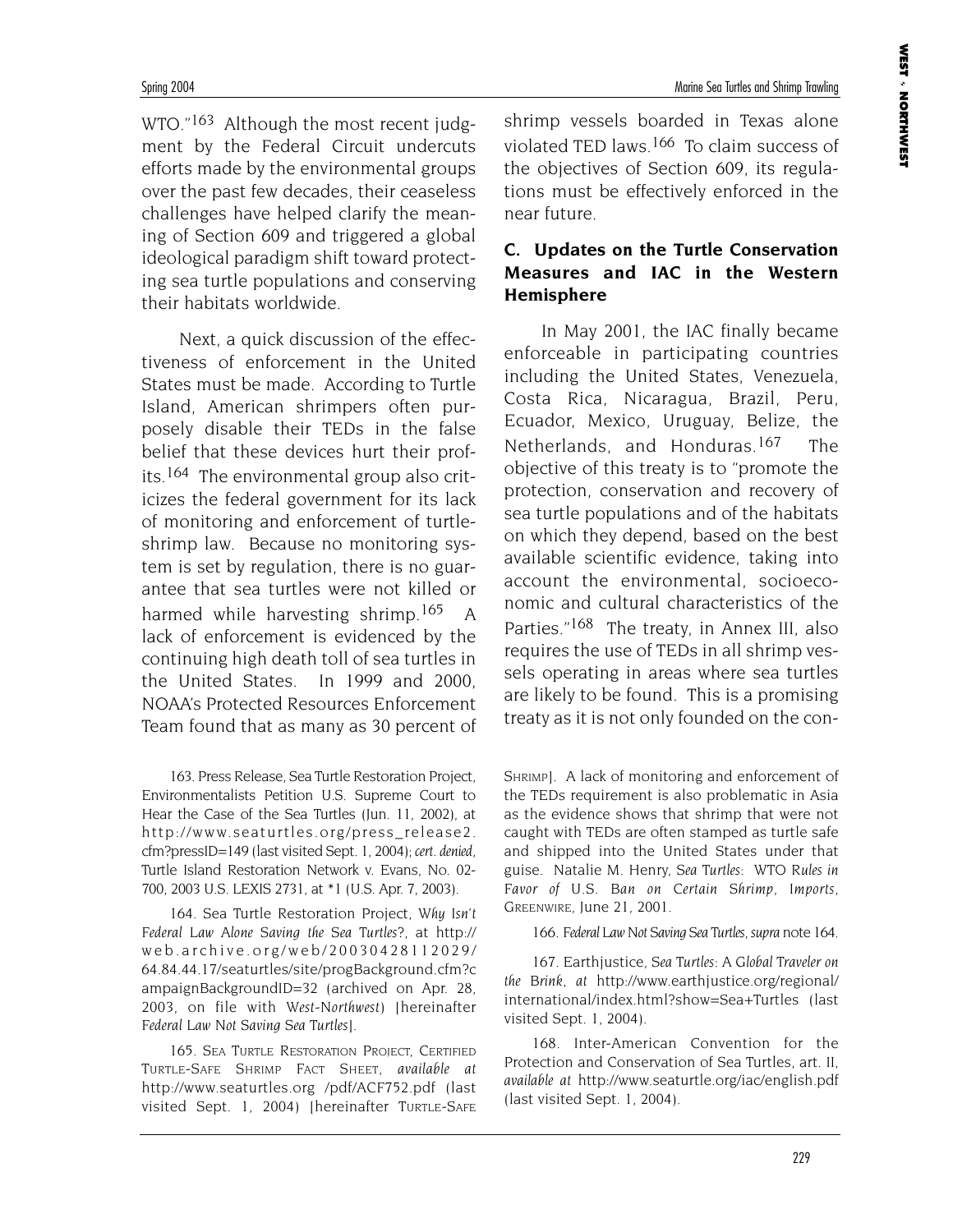cept of other international accords such as the United Nations Convention on the Law of the Sea, Agenda 21, and the United Nations Conference on the Environment and Development, but it also complies with international instruments, such as CITES and the WTO. At the 12th Conference of Parties to CITES, Ecuador proposed cooperation and synergy between the IAC and CITES to protect sea turtles.169 The CITES Secretariat adopted this resolution, directing members to increase synergy and corroboration between various regional and international agreements and the IAC to further strengthen existing management mechanisms for the protection of Hawksbill sea turtles in the wider Caribbean region.170 Although the IAC lacks mechanisms for enforcement or ways to penalize violations of its terms, with the strengthened corroboration with other international agreements and instruments, this treaty will surely be a milestone in the path toward protecting endangered turtles in the Western Hemisphere.

### **D. A Close-Up Look at Actions in the Pacific**

To better understand the impact of the imposition of unilateral prohibition by the United States, one must learn about the recent developments in the affected countries. In June 2001, 21 countries and

169. Conference of the Parties to the Convention on International Trade in Endangered Species of Wild Fauna and Flora; Twelfth Regular Meeting; Tentative U.S. Negotiating Positions for Agenda Items and Species Proposals Submitted by Foreign Governments and the CITES Secretariat, 67 Fed. Reg. 66,464, 66,470 (Oct. 31, 2002).

170. CITES, Decisions of the Conference of the Parties to CITES in Effect After the 12th Meeting, Nos. 12.44-46 and Annex 3 (Nov. 3-15, 2002), *available at* http://www.cites.org/eng/decis/E12-Dec.pdf

38 states of the Indian Ocean and Southeast Asia regions participated in the negotiations for the MOU on the Indian Ocean Agreement.171 At the conclusion of the conference, eight of these countries and states<sup>172</sup> signed the agreement.<sup>173</sup> It is a non-legally binding instrument and it consists of six objectives: (1) to identify and document threats to sea turtles and their habitat, (2) to protect their habitat, (3) to improve understanding of these species through research and information exchange, (4) to increase public awareness of threats to turtles and their habitats, (5) to increase cooperation at each level, and (6) to promote implementation of the ASEAN MOU.174 It also specifically calls for the use of TEDs in shrimp vessels. It is expected that some other participants of the negotiation such as Malaysia, India, South Africa, Saudi Arabia, and the United Arab Emirates will sign the agreement as well.<sup>175</sup> Much remains to be resolved; however, this is certainly a beginning of cooperative efforts to protect and conserve turtle populations and their habitat in the Indian Ocean and Southeast Asia regions.

#### **1. Developments in Malaysia**

Next, we will analyze the ecological and economic profile of Malaysia, a complainant in all of the four WTO disputes over shrimp and shrimp products.

(last visited Sept. 1, 2004).

171. *See supra* text accompanying note 134.

172. These eight countries include the United States, Australia, Tanzania, the Philippines, Sri Lanka, Myanmar, Iran, and Comoros.

173. Natalie M. Henry, *Sea Turtles: Countries Sign Indian Ocean Conservation Agreement*, GREENWIRE, June 29, 2001.

- 174. *Id*.
- 175. *Id*.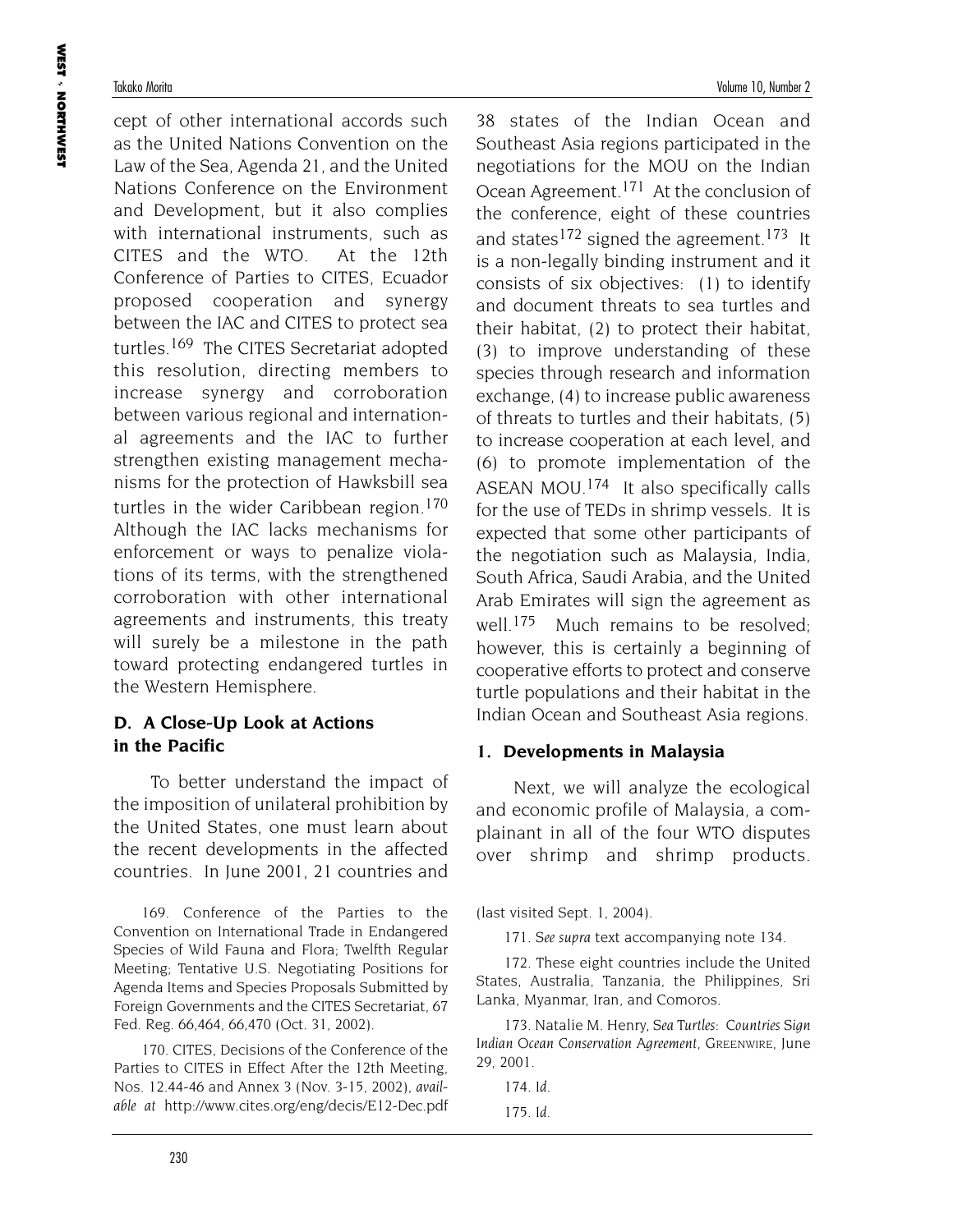Malaysia has several laws for protection and conservation of sea turtle populations and their habitats, such as the Wild Life Protection Ordinance of 1998. This Wild Life Protection Ordinance is similar to the ESA and prohibits a person from hunting, killing, capturing, selling, offering for sale, importing, exporting, or possessing "any totally protected animals or any recognizable parts or derivative thereof, or any nest thereof." Unfortunately, these laws have contributed little to halt the precipitous decline in nesting populations of sea turtles in Malaysia. The WWF-Malaysia estimates that the nesting population of Leatherbacks has fallen by 99 percent176 since the 1950s and Green turtles by more than 65 percent since the 1960s.177 Consistent with this lack of enthusiasm for the protection of sea turtles, the Malaysian media portrayed the 2001 WTO rulings as "another victory for powerful developed nations to practise [*sic*] double standards and selective protectionism, in the name of conservation and the environment."178 The article continued its criticisms of U.S. environmental policy by citing to the Bush Administration's failure to ratify the Kyoto Protocol on greenhouse gas emissions and to meet its obligations under Agenda 21 of the Rio Summit on Environment and

177. WWF-Malaysia, *Green Turtle*, *at* http:// www.wwfmalaysia.org/madaerah/turtles/green.htm (last visited Sept. 1, 2004).

178. *Turning Turtle the Environment*, BUS. TIMES (Malay.). Oct. 25, 2001, Trends Section, at 6.

179. *Id*.

180. WTO 2001a, *supra* note 110, ¶ 3.28.

181. *Id.*; Adeline Ong, *US Embargo on Shrimp Not Consistent with WTO Provisions*, BUS. TIMES (Malay.), Oct. 22, Development stating, "under the new administration of President George W. Bush, the U.S. is even reversing some previous save-the-environment initiatives."179

As the report submitted to the WTO's original Panel in 1998 indicates, Malaysia's economy suffered significantly because of the export ban. Due largely to the implementation of Section 609.<sup>180</sup> exports fell 54 percent from US \$9.1 million in 1995 to US \$4.86 million in 1996 and further declined to US \$1.47 million in 1997.181 Malaysia also needed to find alternative export markets in Europe, Hong Kong, Australia, Japan, <sup>182</sup> and China to compensate for the lost volume of wild shrimp that would have been exported to the United States, had there not been an import prohibition.<sup>183</sup> Upset with this economic impact, an author for the *Business Times (Malaysia)* argued that "[d]enying the country a legitimate source of income is only going to make it that much tougher, regardless of its willingness, to protect the environment."184

Despite its defiance in the trade arena, the Malaysian government participated in several international negotiations. One such notable effort resulted in the establishment of the TIHPA<sup>185</sup> in

1998, Nation Section, at 2. In 1997, Malaysia's export consisted of only aquacultured shrimp. Ong, at 2.

182. However, this effort was hurt by the fact that in Japan, the imports of shrimp had declined from 1995 to 1998 due mainly to an increase in the price of frozen shrimp in producing countries. JAPAN EXTERNAL TRADE ORGANIZATION (JETRO), SHRIMP AND CRAB, MARKETING GUIDEBOOK FOR MAJOR IMPORTED PRODUCTS 1 (2003), *available at* http://www.jetro.go.jp /ec/e/market/ mgb/data\_e/1/14.pdf [hereinafter JETRO].

183. *See* Ong, *supra* note 181.

184. Turning Turtle the Environment, *supra* note 178.

185. *See supra* text accompanying note 127.

<sup>176.</sup> WWF-Malaysia, *Leatherback Turtle*, *at* http:// www.wwfmalaysia.org/madaerah/turtles/leatherba ck.htm (last visited Sept. 1, 2004).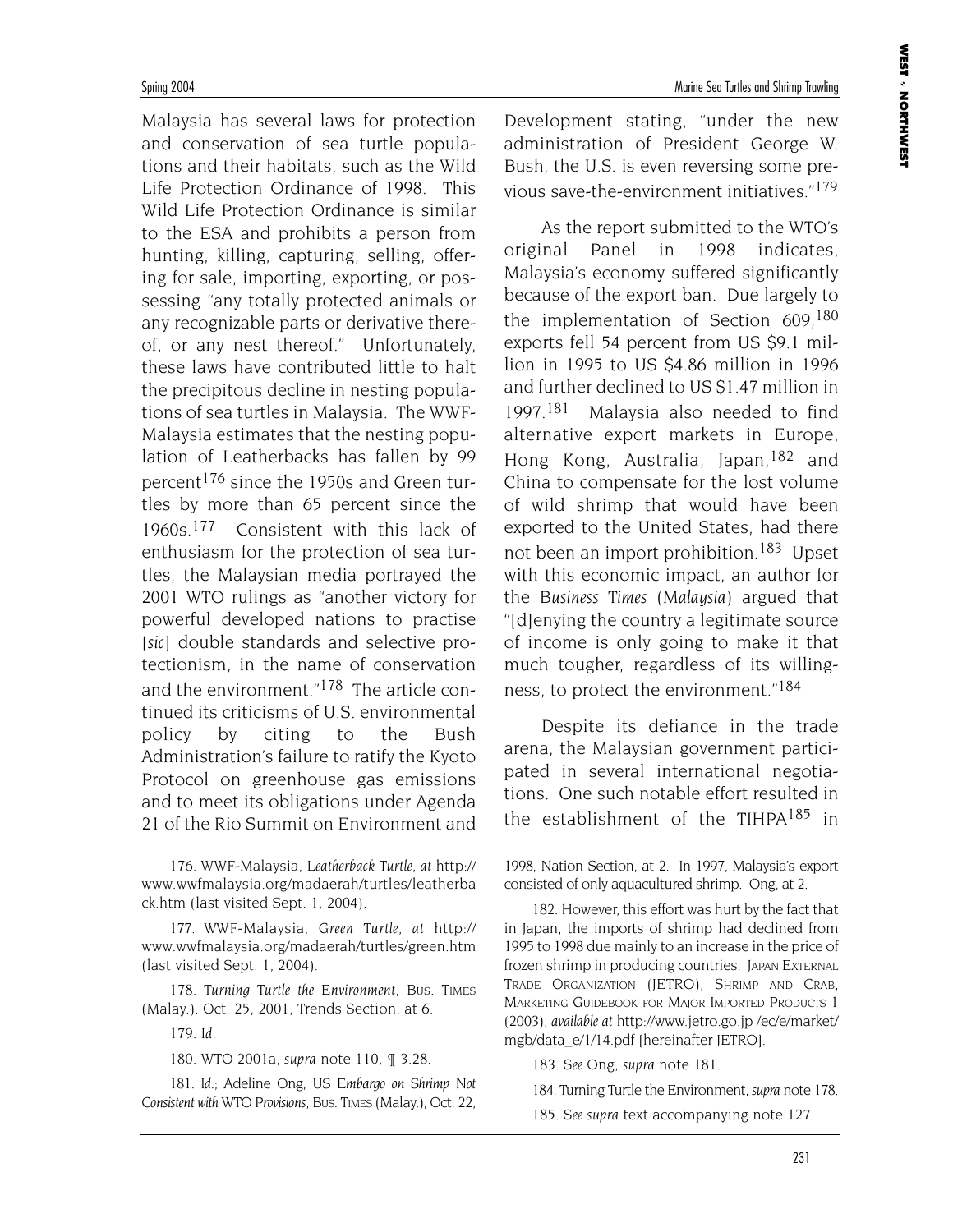2001, the first and only transfrontier protected area for the conservation of turtles, which covers a group of nine islands shared by the Philippines and Malaysia.186 In addition, Malaysia has completely halted its exports of wildcaught shrimp, and has decided to expand its aquaculture shrimp production from the current amount of 130,000 tons to 600,000 tons by 2010 so that it can become a net exporter again.<sup>187</sup>

Since 1996, the Malaysian government has launched many research projects in Sarawak, Malaysia. Some of these projects include an in situ and hatchery subproject, satellite tracking subproject, and radio or ultrasonic subproject.<sup>188</sup> The most interesting project introduced thus far is the reef ball project. As many as 500 reef balls have been disseminated around the sea turtle nesting areas in Sarawak, and because each of these reef balls has a sharp textured surface that is capable of ripping trawler nets, trawlers have effectively avoided these areas entirely upon receiving a public notice of the reef ball-disseminated areas.<sup>189</sup> A continuing effort to develop local meth-

186. Lilybeth G. Ison, *Feature: Help Marine Turtles Survive*, MALAY. GEN. NEWS, June 27, 2001.

187. Eirmalasare Bani*, Malaysia Swims Against Tide Over US Shrimp Import Ban*, BUS. TIMES (Malay.), Oct. 25, 2001, Nation Section, at 2.

188. For more detail on each of these projects, see Oswald Braken Tisen & James Bali, *Current Status of Marine Turtle Conservation Programmes in Sawarak, Malaysia*, in PROCEEDINGS OF THE TWENTIETH ANNUAL SYMPOSIUM ON SEA TURTLE BIOLOGY AND CONSERVATION 12-13 (Andrea Mosier, Allen Foley, & Beth Brost, compilers, 2002).

189. *Id.*

190. The act requires that all sea turtles be protected from capture, destruction, or trade.

ods of protecting sea turtles must be made to save the remaining sea turtles found in Malaysia.

#### **2. India and Its Current Situation**

India, another complainant in the original WTO cases in 1998, is frequented by five turtle species and has the world's largest Olive Ridley nesting grounds. Under statutes such as the 1972 Wildlife Protection Act190 and 1982 Orissa Marine Fisheries Regulation Act,191 sea turtles should be provided with protection near their nesting habitats. Moreover, there have been court orders requiring the use of TEDs in shrimp nets. For example, in 1994, WWF-India filed a petition in the Orissa High Court seeking, on behalf of the Bhitarkanika Sanctuary, court orders to protect sea turtles in the vicinity of the sanctuary.<sup>192</sup> On May 14, 1998, the Orissa High Court held that no fishing trawlers may enter the coast of the sanctuary and required all trawlers operating in the vicinity to use TEDs.<sup>193</sup> In addition, the high court ordered that the state government set up a high level committee for the specific purpose of protecting, conserving, and researching sea turtles.194

191. The act prohibits fishing using mechanized trawlers within five kilometers of the coastline. This requirement, however, is not enforced because there is no patrolling along the coastline in India. Ruben Banerjee, Olive Ridleys: Saving the Turtle, INDIA TODAY, Dec. 23, 2002, at 57.

192. The plaintiffs sought to restrain the state of Orissa from constructing any further infrastructure within the sanctuary, provide necessary personnel to protect mangrove forest and endangered species found within and around the sanctuary, and appoint a committee to prepare an Environmental Impact Assessment in and around the Sanctuary. KEMF ET AL., *supra* note 1, at 24.

193. *Id.* at 24-25. 194. *Id.*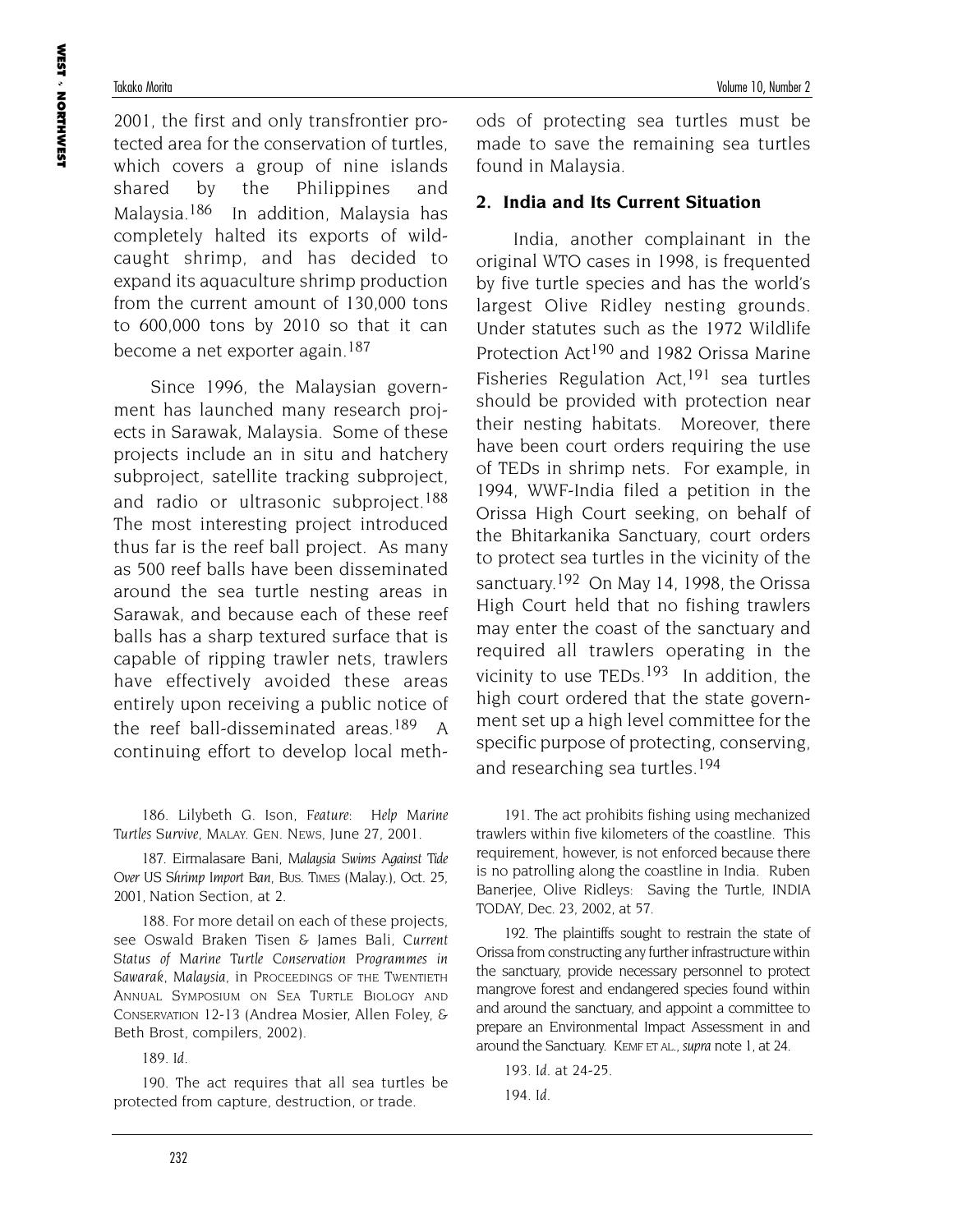Despite the passage of statutes and the issuance of court orders, the decline in nesting populations of sea turtles continues in India due partly to a lack of enforcement. For example, in December 1997, the government made the use of TEDs mandatory for all fishing trawlers; however, not even a single license has been revoked for nonuse of TEDs since the rule's implementation.<sup>195</sup> In 1999, the West Bengal Forest Department reported 13,000 Olive Ridleys<sup>196</sup> killed in Orissa by fishing trawlers and mechanized shrimp nets.197 More recently, in 2000, another 17,000 Olive Ridleys were found dead and in 2001, over 14,000 additional turtles were recorded dead along the Orissa coast.198

However, the government of India has taken some steps to ameliorate the situation. An example of earlier efforts by the government to establish regional cooperation includes the Northern Indian Ocean Sea Turtle Workshop, which took place in January 1997. <sup>199</sup> At the end of the workshop, the participants, including turtle experts, government representatives, and nongovernmental organizations from 10 countries, drafted a comprehensive strategy for the long-term protection of sea turtles in the Northern Indian Ocean.

In December 2002, the Central Institute of Fisheries Technology created an indigenous model of TEDs, addressing the needs of both sea turtles and commercial trawling operations.<sup>200</sup> Thus far, the adoption of these TEDs has posed no immediate threat to the seafood export industry in India. Because these TEDs are locally manufactured and their introduction to the market was accompanied by a press conference attended by various groups, such as fishing vessel operators, fishing net manufacturers, financial institutions, NGOs, and representatives of the fishery research institutes, the adoption of these TEDs by the fishing industry may turn out to be quite successful.<sup>201</sup> In addition to the development of indigenous TEDs, the government has also placed more emphasis on cultured shrimp. In 2000, cultured shrimp consisted of 76 percent of total shrimp exports, while the export of the same product accounted only for 57 percent in 1990.<sup>202</sup>

195. Banerjee*, supra* note 191.

196. Some studies indicate that as many as 80 percent of the turtles that drown in shrimp nets do not wash ashore; therefore, it is possible that as many as 50,000 turtles died in 1999 off the coast of Orissa alone. *See* PETER FUGAZZOTTO & CHITTA BEHERA, SEA TURTLE RESTORATION PROTECT AND PROJECT SWARAJYA, DEAD TURTLES: GOOD FOR THE GLOBAL ECONOMY? A SHOCKING CASE STUDY OF HOW THE WTO HAS PERPETUATED THE ANNUAL MASSACRE OF 13,000 SEA TURTLES BY INDIA'S SHRIMP TRAWLERS 4 (1999), *available at* http://www.seaturtles.org/pdf/ ACFBA.pdf (last visited Sept. 1, 2004).

197. KEMF ET AL., *supra* note 1, at 25.

198. Banerjee*, supra* note 191.

199. P. Mohanty-Hejmadi*, Trade Restrictions over Turtles*, THE INDEPENDENT, Sept. 2, 1998.

200. *Turtle Excluder Device to Be Transferred to Field*, THE HINDU, Dec. 12, 2002.

201. India, along with its co-complainant Thailand, is back to being one of the main exporters of shrimp and shrimp products in the U.S. market. *See US Market*, INFOFISH TRADE NEWS, Mar. 18, 2002, *available at* http://www.infofish.org/ publications/ITN sample copy.pdf (last visited Sept. 5, 2004) (on file with *West-Northwest*).

202. *Highlight - Surprising Recovery of the Shrimp Market*, GLOBEFISH HIGHLIGHTS, Dec. 15, 2001, at 3, (at p.19 of PDF) *available at* http://www.infofish.org/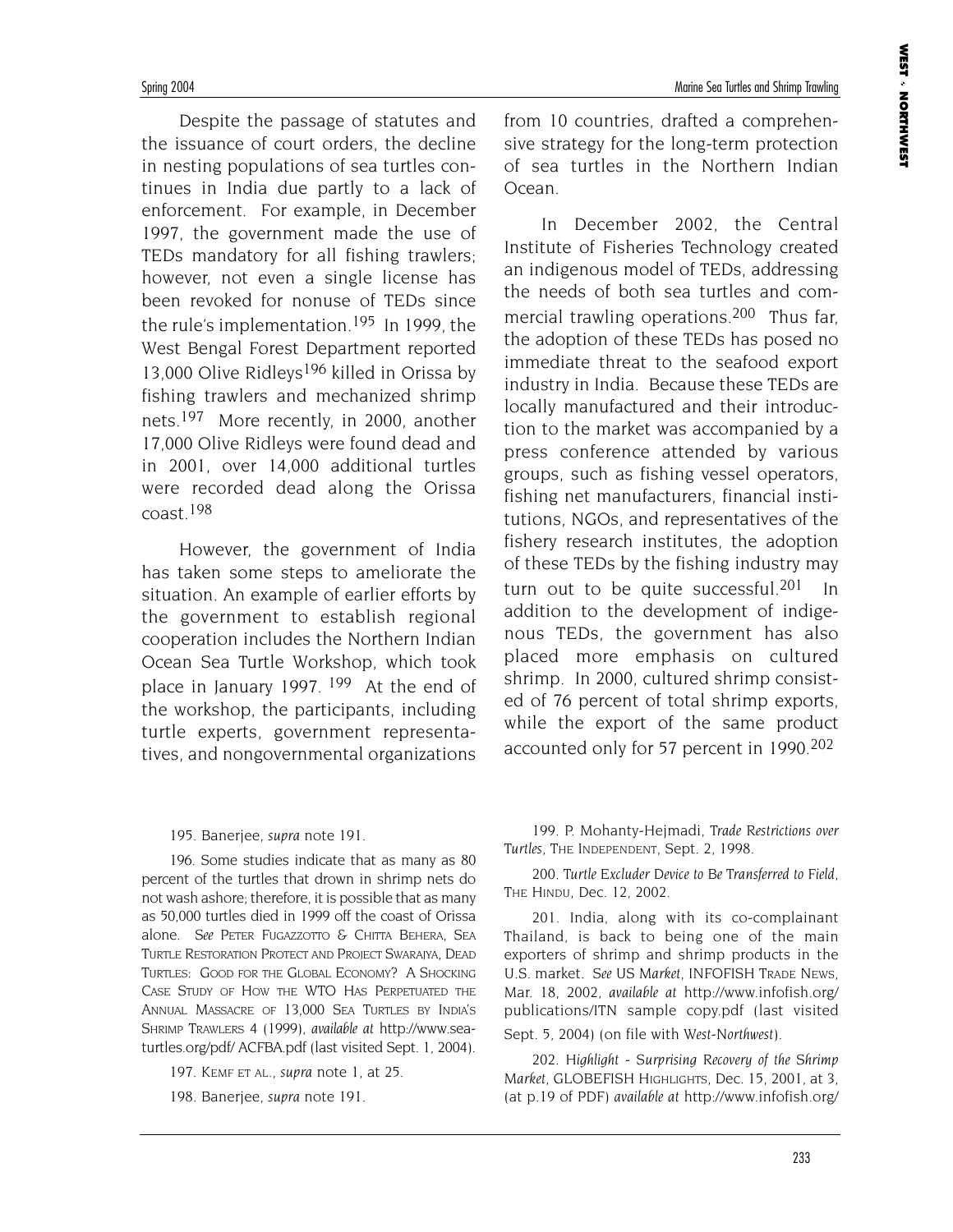## **3. Japan, the World's Largest Per Capita Consumer of Shrimp Products**

Japan has the highest per capita shrimp consumption<sup>203</sup> in the world and is the second largest importer of shrimp and shrimp products, surpassed only by the United States.204 Japan imports considerable amounts of shrimp and shrimp products205 from Southeast and South Asia, including Indonesia (21.9 percent), India (19.3 percent), Thailand (8 percent), Malaysia (2 percent), and Sri Lanka (0.4 percent).206 Therefore, an analysis of the Japanese shrimp market and its existing legal scheme is crucial to understanding the global picture of the shrimp market and its affect on sea turtles. Shrimp importation is subject to numerous laws including Food Sanitation Law, JAS Law,207 Measurement Law,208 Containers and Packaging Recycling Law,209 and Law for Promotion of Effective Utilization of Resources,  $210$  and yet there is no law comparable to that of Section 609 that

publications/GH sample copy.pdf (last visited Sept. 5, 2004) (on file with *West-Northwest*).

203. Earth Summit Watch, *Shrimp Sentinel Online: Shrimp Facts*, *at* http://www.earthsummitwatch.org/shrimp/shrimp\_facts/ffconsum.html (last updated Sept. 2001, as indicated on home page: www.earthsummitwatch.org). The Japanese consume an average of 300,000 tons of shrimp and lobsters annually. JETRO *supra* note 182, at 10.

204. Earth Summit Watch, *Shrimp Sentinel Online: National Reports-Japan*, *at* http://www.earthsummitwatch.org/shrimp/national\_reports/crjapa1 .html (last updated Sept. 2001, as indicated on home page: www.earthsummitwatch.org) [hereinafter *National Reports-Japan*].

205. Ninety percent of shrimp and shrimp products in Japanese markets is imported. *Id.* at 5.

206. *See Shrimp Imports into Japan in January 2002*- *Japanese Market*, INFOFISH TRADE NEWS, Mar. 18, 2002 (at p. 17 of PDF).

prohibits the importation of shrimp not caught using TEDs. In fact, Kenji Kagawa of the Department of Fisheries in Japan was critical of the United States' unilateral action and stated:

> Unilateral action by one country against another in trade is never justified, no matter how good the cause. Many nations negotiated in good faith for many years to establish the World Trade Organization as an arbiter of fair trade measures. The use of TEDs and other conservation measures should be the subject of multilateral agreements and should not be imposed by unilateral fiat.211

With little consumer awareness and no system of eco-labeling with respect to seafood, consumers do not know where or how seafood came to their plate even though it is served at almost every meal.212

207. JAS Law requires quality labeling for fresh fishery products sold to consumers—the label should contain information about the name of product, the country of origin, a description of "cultivated" if applicable, and a description of "thawed" if applicable; for processed crab or shrimp products, more information, such as the net content, the preservation method, the importer's name and the address, and a list of ingredients is required. JETRO, *supra* note 182, at 8.

208. Measurement Law requires an accurate showing of content volume. *Id.*

209. *Id.* at 7.

210. Under this law, whenever paper or plastic is used as a packaging material for wrapping shrimp or its products, there must be a label indicating the use of such material. *Id.* at 8.

211. *National Reports-Japan*, *supra* note 204.

212. Amanda Suutari, *"Factory" Fishing Threatens Marine Stocks*, THE JAPAN TIMES, July 18, 2002. This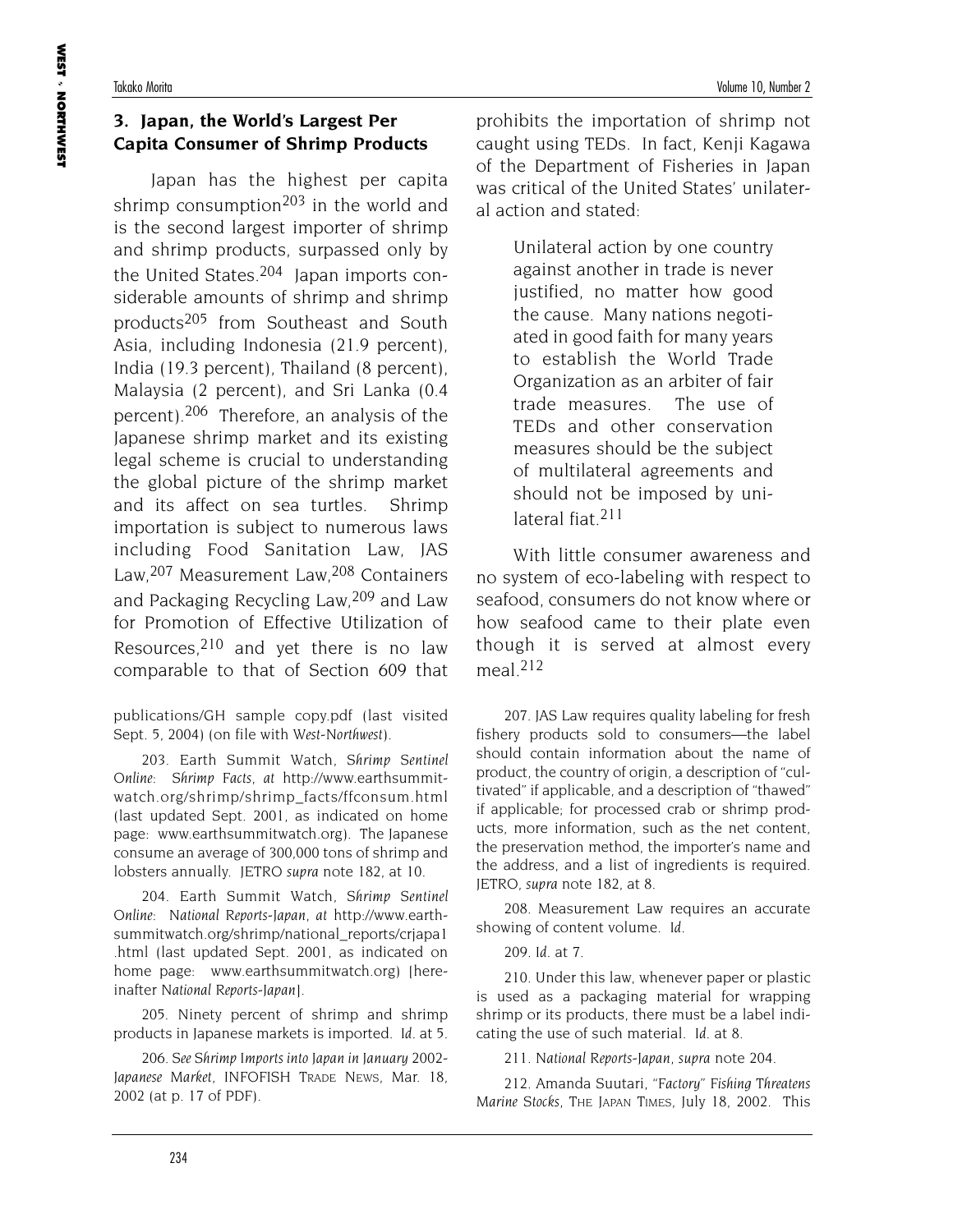Japan has, however, helped improve conservation efforts in the Southeast Asia region by providing funding for research projects. For example, starting in 1998, it funded the three-year regional research program conducted by the Southeast Asia Fisheries Development Center and the Marine Fishery Resources Development and Management Department on sea turtle conservation management.<sup>213</sup> These projects include determining the living sea turtle population in the region and tagging sea turtles to study their migration, growth, mortality, and reproduction in the region.214

### **E. Some Viable Options and Alternatives in the Future**

TEDs are scientifically and internationally recognized as an effective tool in protecting sea turtles. However, TEDs cannot be the only and exclusive means of achieving this goal, because despite a widespread use of TEDs, sea turtle mortality continues to increase. Todd Steiner and Teri Shore of Turtle Island, at the NOAA's annual symposium on sea turtle

statement needs qualification however. Nongovernmental organizations and consumer cooperatives recently created a trading company called Alter Trade Japan, which imports Eco Shrimp that was harvested from shrimp farms under its traditional extensive aquaculture system. Eco Shrimp is priced 10 to 15 percent higher than regular shrimp, but the product is popular among those who are concerned about food safety. *See* Chiyono Sugiyama, *Appetite for* Shrimp Is Hurting Earth's Health, THE DAILY YOMIURI (Tokyo), Dec. 13, 1997, at 10.

213. Syed Abdullah Syed Abdul Kadir, *Conservation and Management of Sea Turtles in the Southeast Asian Region,* in PROCEEDINGS OF THE TWENTIETH ANNUAL SYMPOSIUM ON SEA TURTLE BIOLOGY AND CONSERVATION 18 (Andrea Mosier, Allen Foley, & Beth Brost, compilers, 2002).

conservation, proposed a global network of protected swimways as a new approach.<sup>215</sup> The protected swimways are essentially linked Marine Protected Areas ("MPAs") already in existence throughout the world<sup>216</sup> and are designed to accommodate the highly migratory characteristics of sea turtles. Turtle Island is currently working to create an Internet-based communication network for interested parties to identify appropriate locations and create such sea turtle swimways.<sup>217</sup>

Another possible option for the global effort to protect sea turtles is eco-labeling.218 The eco-labeling scheme exists in many different industries such as timber, banana plantation, and dairy, and thus it may prove to be quite successful in the shrimp industry as well. In 1996, Turtle Island initiated a Certified Turtle-Safe seal campaign. Under this program, labels were given to those fishers who signed an agreement with Turtle Island, stipulating that they would use TEDs properly and allow monitoring by the program observers.219 This was the first and the

215. Teri Shore & Todd Steiner, *Going Beyond TEDs:* Protected Swimways for Sea Turtles, in PROCEEDINGS OF THE TWENTIETH ANNUAL SYMPOSIUM ON SEA TURTLE BIOLOGY AND CONSERVATION 80 (Andrea Mosier, Allen Foley, & Beth Brost, compilers, 2002). Today, only less than 0.5 percent of the 4.4 million square miles of submerged lands within U.S. jurisdiction are protected by the government. *Id.* at 81.

216. There are hundreds of MPAs in the world, and they may also be referred to as marine reserves, marine sanctuaries, or ecological reserves. *Id.* at 80.

217. For more detail, visit http://www.seaturtles.org.

218. Eco-labeling, in theory, internalizes externalities of production because in order to obtain labels, products must meet certain environmental standards, which in turn are reflected in the price of end products.

219. TURTLE-SAFE SHRIMP, *supra* note 165.

214. *Id*.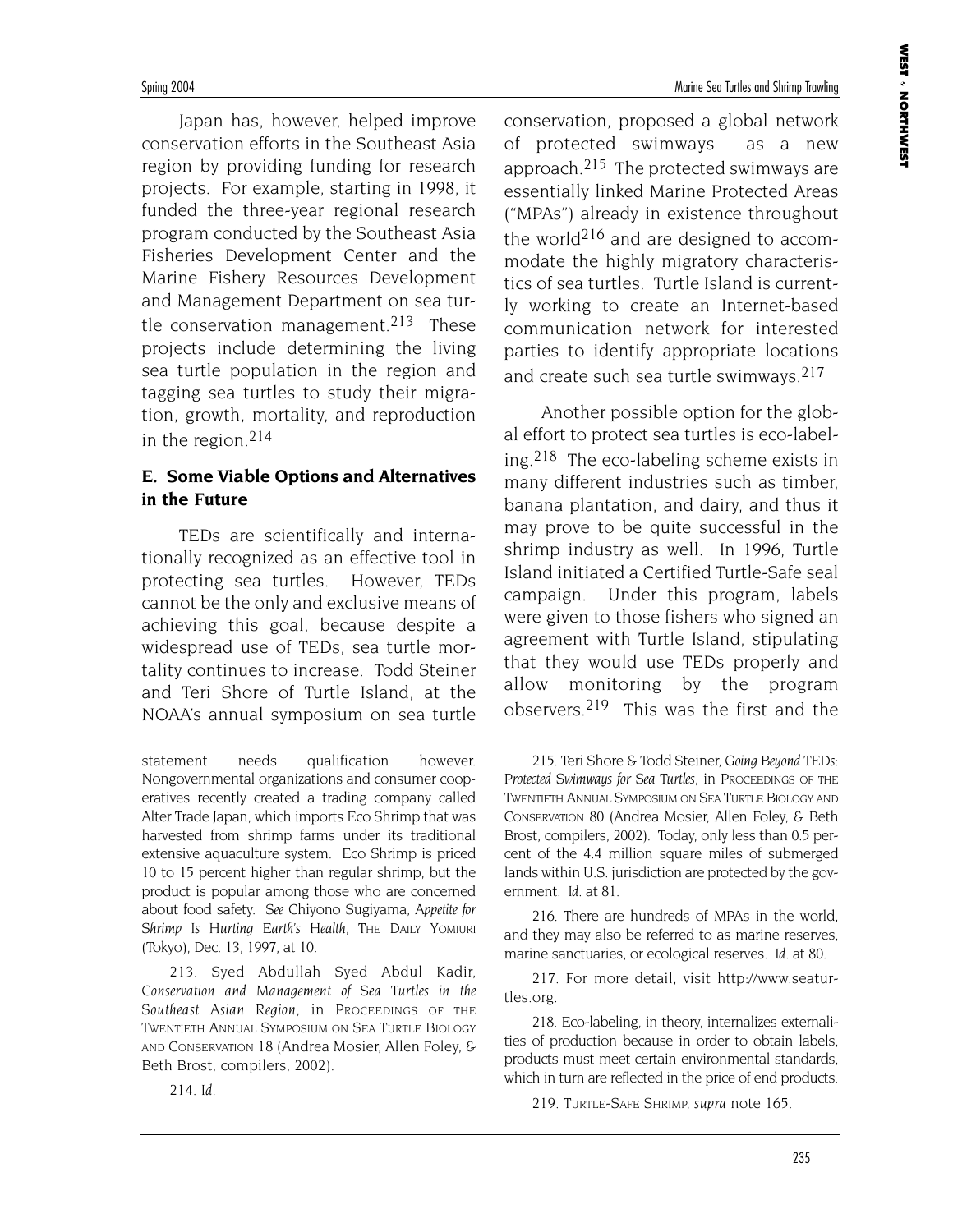only certification for seafood in the United States. By May 1999, over three million pounds of Certified Turtle-Safe Shrimp was available, and a total of 125 shrimping boats had participated in this program.220 Unfortunately, due to a lack of resources, the Turtle-Safe Certification program was suspended on January 1, 2001.221

Some exporting countries, such as Malaysia and India resist any efforts to initiate eco-labeling on a global scale, however. Agriculture Minister Datuk Amar Dr Sulaiman Daud of Malaysia stated that "different groups implementing eco-labeling could come up with different standards which would create havoc in the fish trade."222 This concern is also shared by Dr. K. P.P. Nambiar, the director of INFOFISH, an intergovernmental organization of the fishery industry of the Asia-Pacific region.223 He stated that exporting countries needed to cooperate with each other to bring different eco-labeling initiatives together to achieve a successful and efficient global eco-labeling program.224 Although short lasting, Turtle Island's Turtle-Safe Certification program demonstrated that a successfully implemented program could provide environmentally conscious consumers a way to choose their food.

220. Sea Turtle Restoration Project, *What Is the Turtle-Safe Certification Program?* (on file with *West-Northwest*; web-page that is no longer available on web-site).

221. *Id.*

222. *Sustainable Fisheries via Code of Conduct*, NEW STRAITS TIMES (Malay.), Mar. 17, 1999, National Section, at 6.

223. *India: Marine Exports Suffer Setback*, BUS. LINE (THE HINDU), Aug. 5, 1998, *available at* 1998 WL 12718693.

224. *Id.*

In November 2002, the NMFS issued a temporary authorization to allow limited tow times by U.S. shrimp vessels for a maximum of 30 days as an alternative to the use of TEDs in waters off Louisiana, Alabama, 225 and Mississippi. 226 This alternative is allowed only in an emergency situation in which the NOAA Assistant Administrator for Fisheries "determines that the presence of algae, seaweed, debris, or other special environmental conditions in a particular area makes trawling with TED-equipped nets impracticable."227 In the absence of such emergency conditions, CIEL and other environmental groups argued that reduced tow time fails to adequately prevent the death of large juvenile and adult turtles because such restrictions are practically unenforceable and only a fraction of shrimpers actually follow them.<sup>228</sup>

#### **V. Conclusion**

Over the past decades, numerous lawsuits and disputes over the protection of sea turtles and promotion of free trade arose both in domestic and international fora. Undoubtedly, a continuing longterm commitment to regional cooperation must be made on the part of every nation involved. The battles over the interpretation and implications of Section 609, the

225. Sea Turtle Conservation; Shrimp Trawling Requirements (Lousiana & Alabama), 67 Fed. Reg. 67,793, 67,793 (Nov. 7, 2002).

226. Sea Turtle Conservation; Shrimp Trawling Requirements (Mississippi), 67 Fed. Reg. 67,795, 67,795-6 (Nov. 7, 2002).

227. Shrimp Trawling Requirements (Lousiana & Alabama), 67 Fed. Reg. at 67,694.

228. Amicus Brief, *supra* note 34, at 10.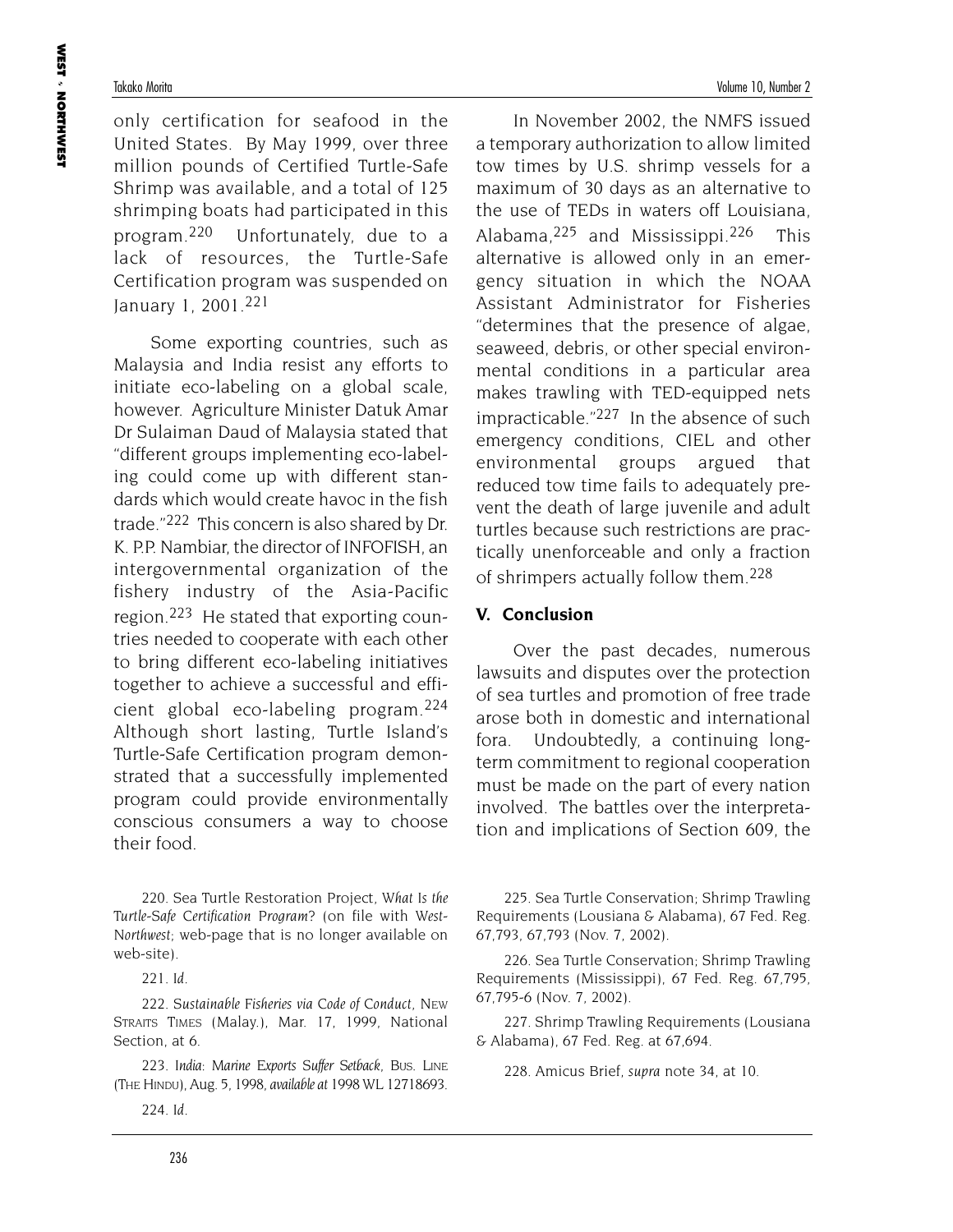shrimp-turtle law, have shown the intricate interplay between domestic and international law. The repeated challenges to the Section 609 implementing regulations in U.S. courts brought about WTO cases in which foreign countries criticized the soundness of U.S. policy. The WTO decisions, in turn, very much influenced the most recent decision by the U.S. Federal Circuit, in which the court resorted to an unreasonable construction of Section 609 to remain consistent with the WTO ruling and appease U.S. trading partners. The shrimp-turtle cases also demonstrated the possibilities and limitations of unilateral action by a WTO member nation to achieve environmental goals. Today, necessary legal schemes are set up in many countries around the globe because of Section 609; thus the next step is to effectively enforce these instruments. Because the United States initiated this move, the Administration in power should carry out its responsibility and show the world that the United States does still care about the environment and that it is possible to save some of the most endangered species around the world if nations cooperate with each other.